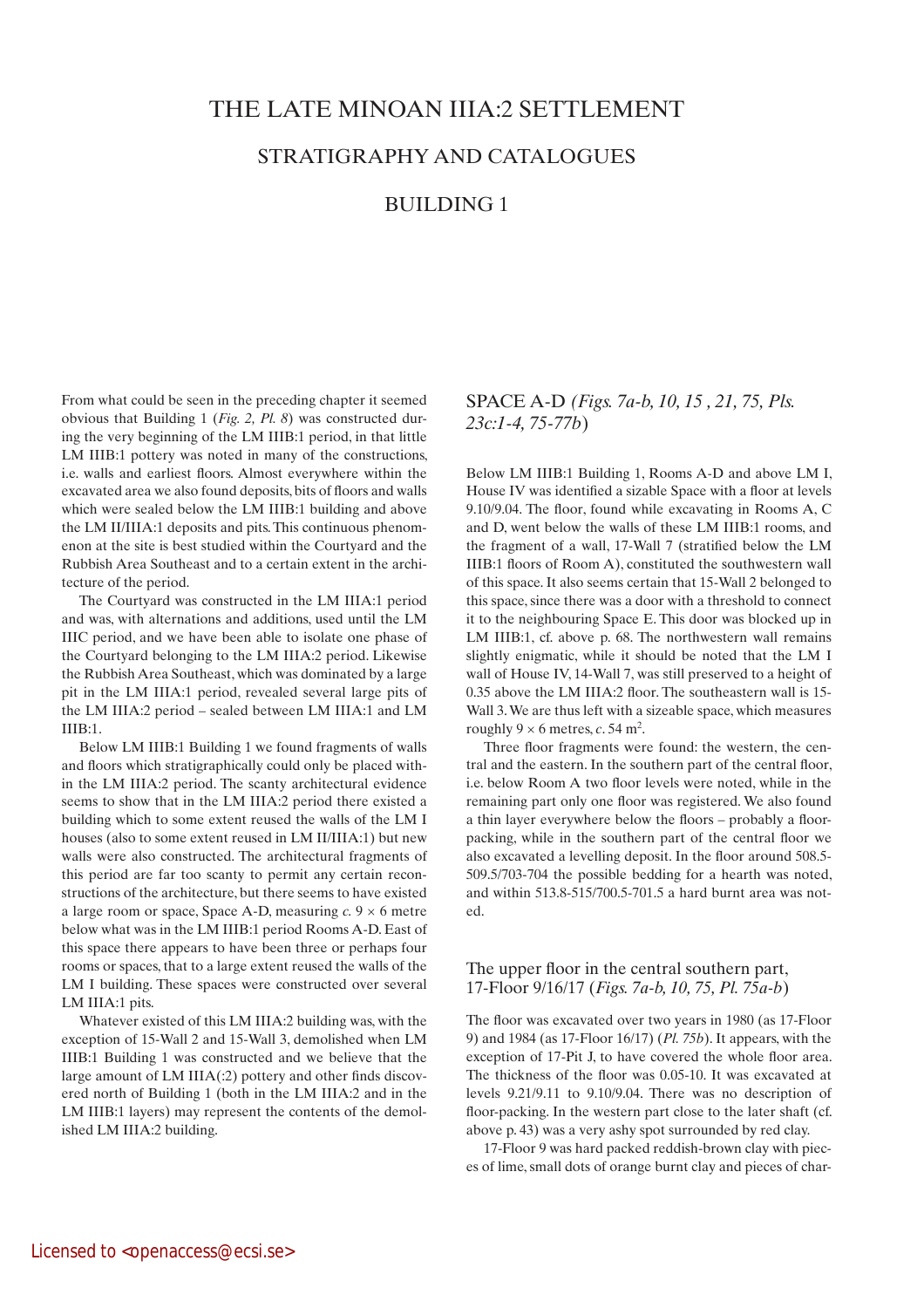

Fig. 75. LM IIIA:2 Space A-D, plan of floors and distribution of finds. Reduced 90% of original in 1:50.

coal. 17-Floor 16 was rather hard-packed, light brown with pebbles, while 17- Floor 17 was ashy in some parts, red clay, pebbles, some yellow clay. For the larger part of the floor, 17-Floor 6, see above p. 68).

The pottery appears to be mainly LM IIIA, and a few MM. 1.450 kg of pottery was collected: 3% decorated, 44% kept and 4.8% inventoried. Shapes counted (1984): 1 leg of tripod cooking pot.

#### **POTTERY**

```
80-P 1212, Pl. 194a:4
```
 **Cup**, body frg. Clay: buff, hard, fine. Int. monochrome brown to black. Th. 0.003. LM IIIA:1/2.

80-P 1213, *Pl. 194a:5* Goblet, small, foot frg. Clay: light brown. Plain ware. Foot  $\emptyset$  est. 0.062. LM IIIA:1/2.

84-P 2747, *Pl. 194a:1*

 **Cup**, body frg. Clay: light brown with grey core. Ext. running spirals? and a body band. Th. 0.003-4. LM IIIA:2.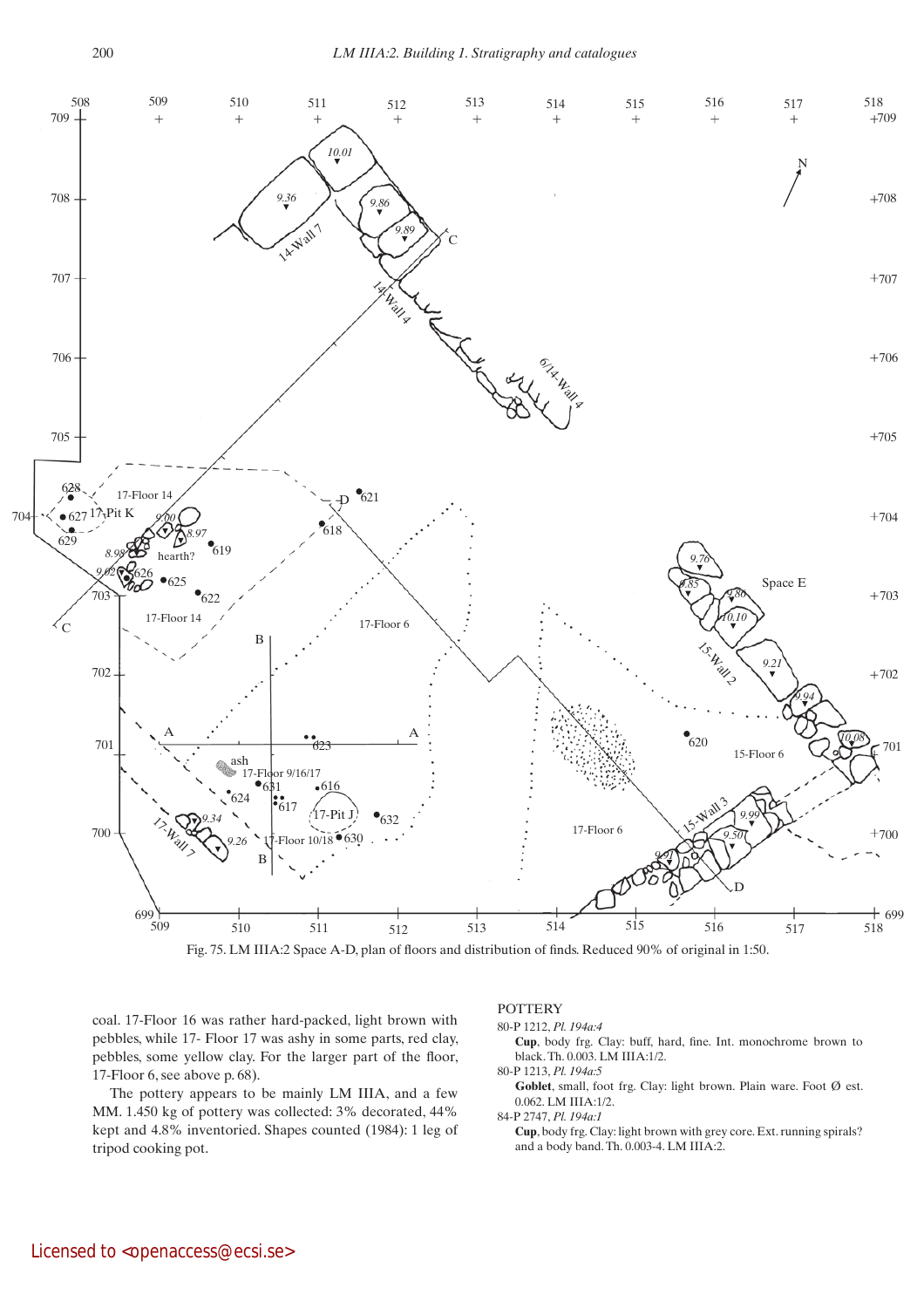## 84-P 2748, *Pl. 194a:2*

 **Closed vessel**, body frg. Clay: light brown. Ext. alternating arcs? Th. 0.008. LM IIIA:2.

84-P 3236, *Pl. 194a:3*

 **Closed vessel**, body frg. Clay: light yellowish-brown. Ext. a body band. Th. 0.005-7. LM IIIA:2.

#### OBSIDIAN

84-OB 217, **Chip of core's reduction** [616]; 84-OB 221, **Debris or waste by-product of core reduction** [617]; 84-OB 222, **Blade** (damaged piece) [617]; 84-OB 223, **Bladelet** [617].

#### **BONES**

Very few bones from adult and young *Ovis*.

*Comments*: As usual very little finds were noted in the floors.

# Floor deposit in western part (*Figs. 15, 75, Pls. 23c:1-4, 75c*)

In a similar stratigraphic position (below the LM IIIB:1 floors in Room C) we discovered, within 508-511.2/702.3- 704.8, a small floor deposit on 17-Floor 14. The floor was not identified north of 704.8 and it is an open question whether a wall existed closer to the floor or whether LM I 14-Wall 4 of House IV was the outer wall. The latter is probably the case since this wall was, in all likelihood, visible during the LM IIIA:2 period.

Excavating in the floor around 509/703.5 we came upon a half-circle of stones with much burnt material on top, and it is just possible that we have here the remains of a hearth. At any rate, much ash was noted on top of the floor in this area. The deposit was only a thin layer in-between the floors and 17-Floor 14 was noted to be "All over ... covered with ash". The soil is described as light pinkish-brown.

LM IIIA and few earlier pieces were noted. 4.980 kg of pottery were collected: 11% decorated, 79% kept and 2.5% inventoried. Shapes counted: 1 undecorated kylix and 1 conical cup.

#### **POTTERY**

84-P 2756, *Pl. 194a:12*

 **Closed vessel**, body frg. Clay: reddish-brown. Close to a neck. Ext. a neck band, a band around handle section? and a spiral. Th. 0.006. LM IIIA:2.

84-P 2757, *Pl. 194a:13*

 **Mug**, rim frg. Clay: buff, hard, fine. Straight rim, flat on top, three low ridges below rim ext. (int. broken off). Ext. RB. Th. 0.008-9. Myc IMP. FS 225. LH IIIA:2.

84-P 2758, *Pl. 194a:7*

 **Cup**, body frg. Clay: red. Int. monochrome red. Ext. two body bands pres. Th. 0.004. LM IIIA:1/2.

84-P 2759, *Pls. 134, 194a:9*

 **Mug**?, rim frg. Clay: LW. Slightly marked rim, a low ridge on upper body. Int. RB. Ext. RB, a band below and hatched triangles? Rim Ø est. 0.13. Th. 0.003. Misfired. LM IIIA:2.

84-P 2760, *Pl. 194a:10*

 **Alabastron**, globular, body/handle frg. Clay: LW. Part of a horiz. roll handle. Ext. bars on top of handle, a band around attachment and a body band. Handle  $0.011 \times 0.012$ . Th. 0.002-3. LM IIIA:2.

84-P 2761, outside j.

84-P 3131, *Pl. 194a:6*

 **Cup**, base frg. Clay: reddish-brown. Flat base. Int. monochrome. Ext. base band. Th. 0.004. LM IIIA:1/2.

84-P 3132, *Pl. 194a:8*

 **Cup**, base frg. Clay: LW. Flat base. Int. a band around base. Ext. base band. Base Ø est. 0.04. Th. 0.005. LM IIIA:1/2.

84-P 3133, *Pl. 194a:11*  **Closed vessel**, base frg. Clay: reddish-brown. Flat base. Ext. base band. Base Ø est. 0.10-11. Th. 0.011. LM IIIA:1/2.

#### Outside joins

84-P 2761 to 74-P 0119/01-P 0153/0164, LM IIIA, Vol. V. 71-P 0305, Rubbish Area North, dump, p. 244. 72-P 0100, Vol. V. 73-P 0148, *GSE* III, 44. 74-P 0171, Space E, levelling deposit, p. 207. 77-P 0315, *GSE* I, 108. 77-P 0494, *GSE* II, 101. 77-P 0506, *GSE* III, 101. 82-P 1780, LM IIIB:1, Courtyard, 1st phase, 19-Pit T, p. 166. 84-P 1220, LM IIIB:1, Rubbish Area Southeast, 20-Pit M, p. 128. 84-P 1392, Vol. V. 84-P 1950, LM IIIB:1 Courtyard 1<sup>st</sup> phase, p. 168. 87-P 0524, LM IIIB:1, Space G, 23-Floor 9/10, p. 89.

SMALL FINDS

- 84-B 010, *Pls. 229, 255b:1*, 511.06/703.80/9.05 [618]
	- **Disc**-**shaped object of bone**, completely pres., only smaller pieces missing. Thin, one side slightly curved, other side flat. Hole intentionally pierced in middle. On flattened side are traces of an incised pattern, seemingly of network-like shape. It consists of alternatively one and two parallel incised lines. Bead or button? Ø 0.025. Th. 0.006.
- 84-MISC 094, *Pl. 255b:2* (see below, Shells) [619]

#### BONES

Single bone from adult *Bos*.

#### SHELLS

1 *Glycymeris* – water-worn, distal frgs. 1 *Spondylus* – upper, umbonal frg., fresh (84-MISC 094).

*Comments*: One shell and one bead of bone was found on the floor. The joining sherds, which all belong to a large LM IIIA:1 jar, are all over the excavated area and must be due to general human activity – a chance scatter since some sherds are attributed to earlier contexts.

# The lower floor (*Figs. 7a-b, 10, 15, 21, 75, Pls. 75d-76, 77a*)

17-Floor 10/18. The lower floor in the central southern part of the room is described as a pebble floor, and in its western part has lots of ash and red clay. Apparently there was also a burnt part in the southeastern area. This floor was only 0.05 thick and might have had a levelling deposit (see below). It was excavated at levels 9.10/9.04 to 9.05/9.00. It was the original floor belonging to this space. The floor consisted of hard-packed, reddish-brown soil with bits of charcoal in patches with *kouskouras* and yellowish-green clay on top. It contained LM IIIA, and a few earlier pieces. 1.215 kg of pottery was collected: 5% decorated, 76% kept and 5.7% inventoried. Shapes counted: 2 conical cups.

17-Floor 14 and hearth(?). The floor in the western part appears to be not equally well-preserved in all places – especially not in its western parts, but especially over the supposed hearth area it was very severely burnt and with ashes mostly east of that. We suppose that the area with the stones below the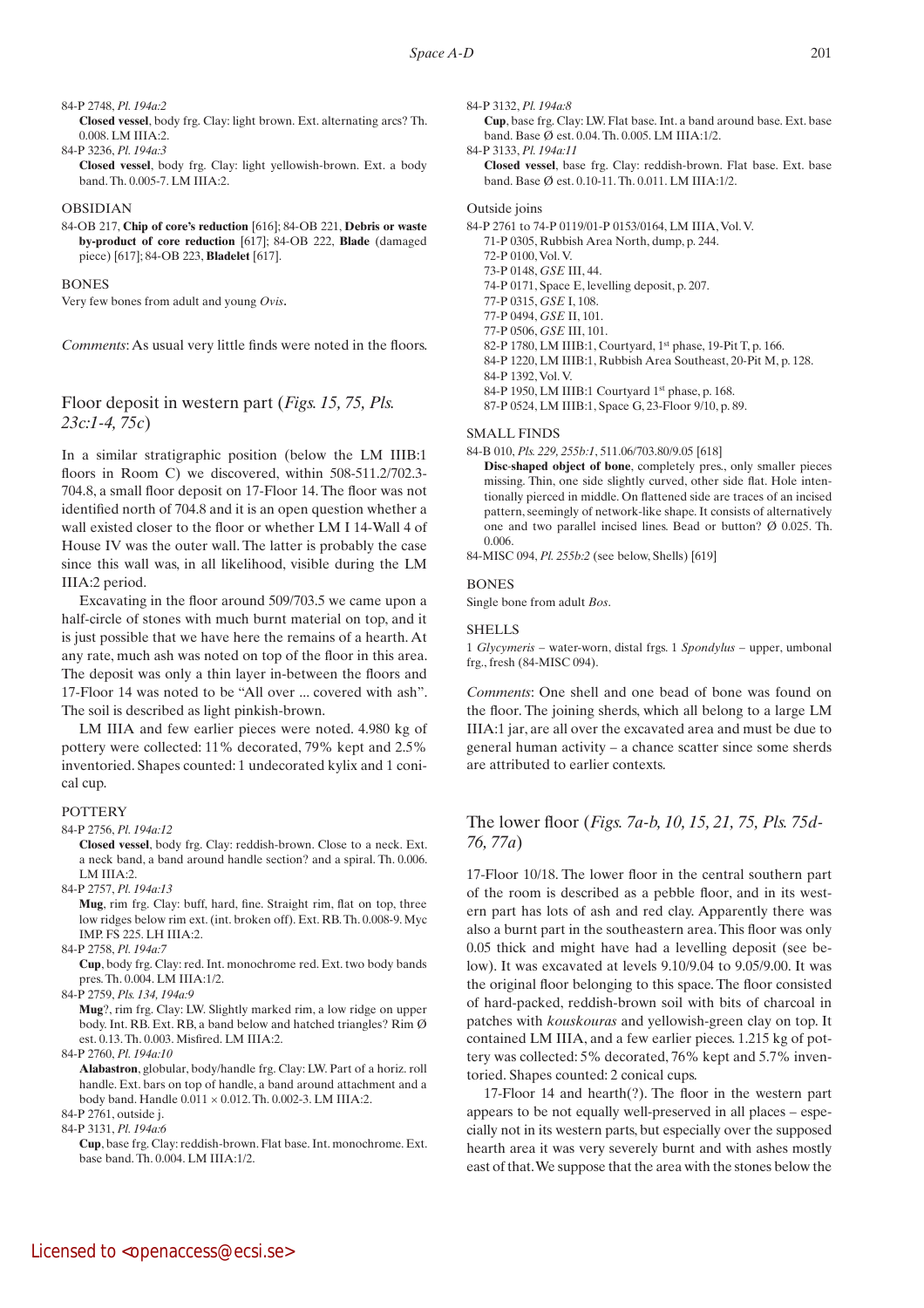very burnt area belongs constructionally with the floor, though it is not absolutely certain. (For the supposed floor-packing/ levelling deposit, see below 17-Pit K and deposit north.) The hearth(?) (*Pl. 77a*) is described as: "Beneath the ash was a hearth consisting of *c*. 13 stones (0.10-25) lying in a semicircle. Some of the stones were burnt black. Ash together with red clay surround the stones". LM IIIA and a few earlier pieces was noted. 2.210 kg of pottery were collected: 2% decorated, 76% kept and 5.1% inventoried. Shapes were not counted.

17-Floor 6 and 15-Floor 6*.* Considering that the original floor of this period was probably reused in the following phase, only very little from the southeastern part of the space can actually be considered as belonging to this phase: i.e. taking out the lower floor in Room D (see above, pp. 68-69). It should be noted that this floor in an area around 514.5/701 was severely burnt with much ash and charcoal bits. The floor itself consisted of a dark brown clay mixed with reddishbrown compact soil. It contained a lot of stones, small pieces of charcoal and lime. A small repair to the floor (15-Floor 6, *Pl. 75d*) was reddish-greyish-brown with lots of charcoal and stones. LM IIIA pottery with few earlier pieces. 2.010 kg of pottery were collected: 5% decorated, 90% kept and 0.7% inventoried. Shapes counted (1984): 4 conical cups and 1 footed cup.

#### **POTTERY**

77-P 0821 (+73-P 0341; 80-P 1022; 80-P 1037), *Pls. 141, 194b:1* 

**Cup**, rim/body frgs. Clay: light red, hard, fine. Ledged rim. Int. monochrome shiny reddish-brown paint. Ext. RB, a row of dots, a wavy band, tricurved arcs with dots and multiple arcs in-between, two thin body bands pres. Rim Ø est. 0.15. Th. 0.003. KNO. LM IIIA:1/2.

80-P 1238, *Pl. 194b:3*

 **Cup**, body frg. Clay: LW. Ext. a tricurved arcs and two body bands pres. Th. 0.003. Burnt. LM IIIA:2.

80-P 1239, *Pls. 134, 194b:2*

 **Mug**, rim frg. Clay: LW. A low mid-ridge. Straight rim. Ext. RB, elaborate triangles and a broad mid-body band. Rim Ø est. 0.092. Th. 0.003-4. LM IIIA:2.

80-P 1240, *Pl. 194b:6*

 **Closed vessel**, body frg. Clay: light brown. Ext. sponge pattern. Th. 0.004-5. LM IIIA:1.

80-P 1241, *Pl. 194b:5*

 **Closed vessel**, body frg. Clay: light brown. Ext. broad and thin curved bands. Th. 0.005-6. LM IIIA:2.

84-P 2752, *Pl. 194c:1*

 **Cup**, rim frg. Clay: light yellowish-brown. Straight rim with a low ridge below the lip. Int. RB. Ext. RB, concentric semicircles and multiple arcs. Th. 0.004. LM IIIA:2.

84-P 2753, *Pl. 194c:2*

 **Cup**, body frg. Clay: light brown. Int. sponge pattern. Ext. zigzag and filled triangles. Th. 0.004. LM IIIA:1/2.

84-P 2754, *Pls. 137, 194c:4* 

 **Krater**, rim frg. Clay: light reddish. Buff slip. Plain ware. High, flaring rim. Rim Ø est. 0.30. Th. 0.005-6. LM IIIA:2.

84-P 2755, *Pl. 194c:7*

**Vat**, spout frg. Clay: red with grey core. Coarse fabric. Rim flat on top, sloping from H 0.057 to 0.038, flat base. Th. 0.017. Burnt. LM IIIA:1/2.

84-P 2804, *Pl. 194c:3*

 **Mug**, rim frg. Clay: red. Straight rim. Int. RB. Ext. RB and hatched ovals. Rim Ø est. 0.12. Th. 0.003. LM IIIA:2.

84-P 2805, *Pl. 194c:6*

 **Closed vessel**, body frg. Clay: LW. Ext. a filled semicircle? and two body bands. Th. 0.005-8. Burnt. LM IIIA:2.

84-P 2806, *Pl. 194c:5*

 **Cup**, body frg. Clay: cream. Int. monochrome. Ext. an elaborate lozenge framed by wavy bands. Th. 0.003. LM IIIA:2.

#### 84-P 3154, *Pl. 194b:4*

 **Cup**, body frg. close to a rim. Clay: LW. Int. RB. Ext. RB and concentric semicircles? Th. 0.003-4. LM IIIA:2.

#### Intrusive sherd

84-P 2751, *Pl. 194c:8*

 **Footed cup**, one-handled, lower body/stem frg. Clay: LW. Plain ware. Stem Ø 0.024. Late type. LM IIIB:1.

#### Outside joins

77-P 0821 to 80-P 1022, LM IIIB:1, Room D, constructions, p. 70. 73-P 0341, LM IIIB:1, Room E, extension, p. 106. 80-P 1037, LM IIIB:1, Room A, constructions and related, p. 47.

#### SMALL FINDS

77-M 072, *Pl. 255d*, 515.64/701.30/8.96 [620]

 **Bronze**, frg., rod. Very corroded, traces of charcoal. L 0.018. Th. 0.004.

84-TC 042, *Pls. 229, 255c:2*, 511.58/704.22/9.06 [621]

 **KS whorl**, completely pres., but slightly chipped. Clay: hard, finegrained, light reddish-yellow (LW). Slip: buff. H 0.015. Ø 0.025. Ø of SH 0.0035. Weight 0.015.

84-S 045, *Pl. 255c:6* [622]

Polisher, type 3, rounded, completely pres. Greenish-grey stone with lighter particles. Upper part fits well in the grip of a palm; surface is also smoothed here. Two facets from polishing. Percussion marks on two opposite sides. Ø 0.070. Weight 0.296.

#### OBSIDIAN

80-OB 298, **Blade** [623]; 80-OB 299, **Chip of core's reduction** [623]; 84- OB 224, **Bladelet** [624].

## **BONES**

Few bones representing adult *Ovis* and adult and young *Sus*.

#### **SHELLS**

1 *Patella* – L 0.0235. 1 *Murex* – distal and columella, L 0.057+, large.

*Comments*: The floor in the western part 17-Floor 14, was lying on top of an LM IIIA:2 deposit covering an LM II pit, confirming that this is a construction of the LM IIIA:2 period. This floor seems, in its northern part, to have been mixed with the Venetian foundation pit to W1-018. The coordinates given for the KS-whorl (84-TC 042) would place it in the foundation pit of the Venetian wall and it cannot be ruled out that the footed cup (84-P 2751) may well have derived from the same pit. Worthy of note in connection with Space A-D in the LM IIIA:2 period are the many traces of fire and ash noted on the floor, and it is tempting to suggest that it may have been an open or half-open space used for industrial activities.

# Levelling deposit (*Fig. 75*)

#### *Below 17-Floor 10/18, Figs. 7a, 10*

In the central southern part there was a relatively thin layer below 17-Floor10/18 which may have been a levelling deposit, at least as described in the southern part, with the characteristic of many stones in a loose soil. In the southern part it was only a few cms thick while it was heavier in the northern part. It was excavated at levels 9.09 down to 8.83. In southern part it was a dark reddish-brown, rather soft soil with many stones and pieces of reddish burnt clay. In the northern part the soil was light brown, fairly fine. The pottery was mainly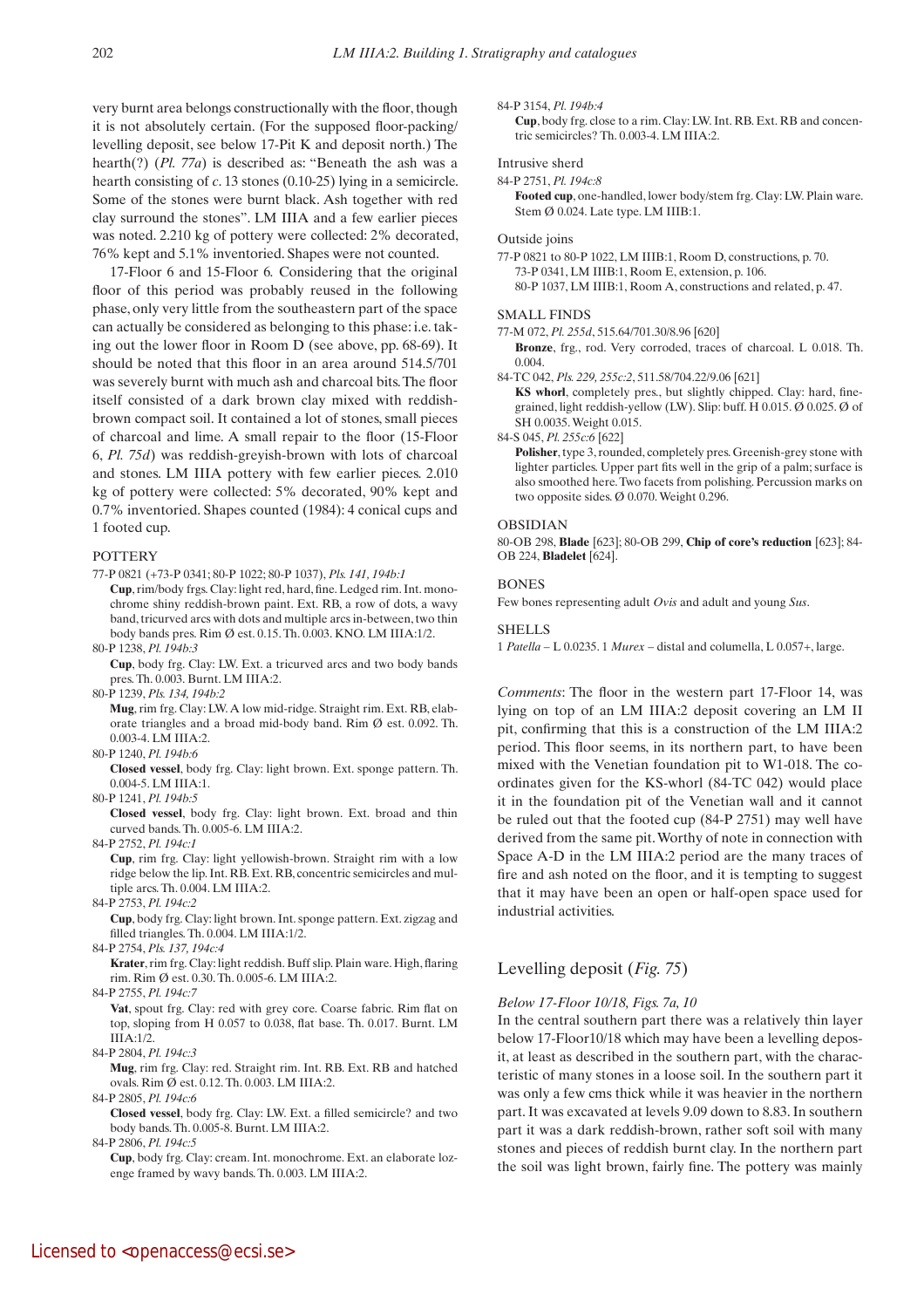LM IIIA with some LM I included. 0.747 kg of pottery was collected: 2% decorated, 61% kept and 5.6% inventoried. Shapes were not counted.

#### *17-Pit K and deposit north* (*Figs. 15, 75*)

The possible floor-packing/levelling deposit below 17-Floor 14 was only recognized in its northwestern part. The deposit was excavated at levels from 9.02 down to 8.89 and it contained a fairly hard-packed, reddish-brown soil with pieces of mud-bricks. 17-Pit K, dug into the levelling deposit, contained light brown, soft soil with stones and many sherds. In all baskets LM IIIA and a few earlier pieces were noted. 4.940 kg of pottery were collected: 4% decorated, 75% kept and 1.1% inventoried. Shapes counted: 1 footed cup and 2 conical cups.

## *Below 15-Floor 6 and 17-Floor 6* (*Fig. 21*)

The only possible levelling deposit from below the eastern floor was excavated at levels from 9.12 down to 8.90. It is described as red and grey with hard dots of red clay, ash and lots of charcoal. The mention of the many stones seems to indicate a carefully constructed floor with a solid bedding. Only LM IIIA, LM I and a few pieces of MM were noted. 2.660 kg of pottery were collected: 6% decorated, 89% kept and 2.1% inventoried. No shapes to be counted.

#### **POTTERY**

80-P 1007, *Pl. 194d:3*

 **Cup**, shallow, rim frg. Clay: pinkish-white (LW). Plain ware. Slightly marked rim. Th. 0.003. LM IIIA:1/2.

82-P 1681, *Pl. 194d:7*

 **Tripod cooking pot**, leg frg. Clay: red. Coarse fabric. Leg oval in section Ø 0.028 × 0.036. Burnt. LM IIIA:1/2.

82-P 1682, *Pl. 194d:5*

 **Closed vessel**?, handle frg. Clay: light red. Yellow slip, reddish-brown paint. Handle roll in section Handle 0.008 × 0.010. LM IIIA:1/2.

82-P 1683, *Pl. 194d:6*

 **Cup**, body frg. Clay: light brown. Int. monochrome. Ext. a thin diagonal band. Th. 0.003. LM IIIA:1/2.

84-P 2766, *Pl. 194d:8*

 **Closed vessel**, body frg. Clay: red turning brown int. Yellow slip and red paint. Ext. monochrome with reserved curved bands. Th. 0.007- 10. LM IIIA:1/2.

84-P 2768, *Pls. 129, 194d:9*

 **Cup**, rim/body frg. Clay: LW. Straight rim. Int. RB. Ext. RB, concentric semicircles and iris, two body bands. Rim Ø est. 0.13. Th. 0.003. LM IIIA:2.

84-P 3155, *Pl. 194d:4*

 **Cup**, body frg. Clay: reddish-brown. Ext. shells? and a body band. Th. 0.004-5. LM IIIA:2.

84-P 3158, *Pl. 194d:1*

 **Closed vessel**, base frg. Clay: brown. Slightly splaying base. Ext. broad base band, two vertical bands above. Base Ø est. 0.07. Th. 0.010-12. LM IIIA:1.

84-P 3201, *Pl. 194d:2*

 **Cup**, rim frg. Clay: brown. Ledged rim. Int. RB. Ext. RB and alternating arcs? Th. 0.003. LM IIIA:1/2.

#### MM

# 84-P 2767, **Open vessel**.

## SMALL FINDS

84-TC 043, *Pls. 232, 255c:3*, 508.62/703.21/8.96 [625]

 **Loom weight***/***bobbin**, type 5, completely pres., only slightly chipped. Clay: fine-grained, reddish. Slip: buff. Surface finely smoothed. H 0.050. Ø 0.040. Ø at waist 0.035. Weight 0.081.

84-TC 046 (Mus.no. Π 1565), *Pls. 231*, *255c:1* 508.62/703.21/8.96 [626]  **Nodulus** or **Stopper** of conical shape. Completely pres. except for tiny fracture. Clay: brown to black, very hard-fired, finely gritted. Polished surface. Faint fingerprints. At bottom and part of one side the nodule seems to have been pressed against an object. At each end of the fracture along the edge are two tiny grooves, perhaps from strings. Ø  $0.025 \times 0.022$ . H 0.014. Type of nodule uncertain: badly executed nodulus or badly executed clay stopper of the nonsealing type? In the base one almost complete impression of a lentoid of soft stone. Largest  $\emptyset$  (vertical to the axis of the animal's body) *c*. 0.0149. Surface fairly well preserved. Motif: Above a base line, toothed at the lower side, a running quadruped (bull?) in left profile with head turned back. Above the animal's back a branch. Undefinable elements in front of the animal's head near the edge of the motif. Fairly rough engraving. Publ.: *CMS* V Suppl. 1A, no. 146. LM IIIA?

84-AR 015, *Pl. 255e* [627]

 **Mud**-**brick**, frg. without surface, few bigger inclusions and some sherds. Extremely hard burnt. Mpd 0.067. Th. 0.043.

84-S 053, *Pl. 255c:5* [628]

Polisher, type 2, completely pres. Light greenish-grey stone. Of an unusually even and rounded, almost ovoid shape. Two natural concentric bands in darker colour. Ø 0.085. Weight 0.312.

84-S 077, *Pls. 228, 255c:4* [629]

 **Stone vase**, rim/body frg. Bird's nest bowl? Greyish-black, hard limestone with grey patches. High-shouldered form; chipped. Large in size? H 0.048. W 0.064. Th. 0.042. MM I? Survival. Warren 1969, type 3.

#### **BONES**

Few bones from adult *Sus* and *Bos*.

*Comments*: The loom weight/bobbin is by context the earliest known from Crete. Its find position may perhaps be connected to the possible hearth which recalls the find circumstances of ten loom weight/bobbins discovered in the 2005 excavations at the GSE (Tzedakis, Vlasaki & Hallager forthcoming, see further below p. 383). The nodulus or stopper is interesting in that it may be of LM IIIA date, one of the very few that can be dated that late. In these deposits we note a very low percentage of decorated pottery. Otherwise there are too few sherds to be of real statistical value.

# Levelling mixed with LM IB (*Figs. 7a, 75, Pl. 77b*)

Underlying a smaller area in the central, very southern part, where the space had been disturbed partly by the wall foundation pit of W1-021 (cf. *GSE* I, 130-131) was the LM I destruction level. Apparently this was partly disturbed since a few LM III sherds turned up in this deposit. The majority of both pottery and finds belong to the LM IB destruction level. Especially the lower part of the excavated area had all the characteristics of the destruction level. It was excavated at levels from 9.06/9.02 down to 8.50. Dark reddish-brown, soft, burnt soil with many pieces of charcoal and pieces of burnt clay. Further down many fallen stones were noted. The pottery was mainly LM I with a few pieces of LM III (A). 1.175 kg of pottery was collected: 22% decorated, 67% kept and 9.5% inventoried. Shapes were not counted.

# **POTTERY**

80-P 1005, *Pl. 194e:1*

 **Cup**, deep, rim frg. Clay: light brown. Plain ware. Everted rim. Rim Ø est. 0.15. Th. 0.003. LM IIIA:1/2.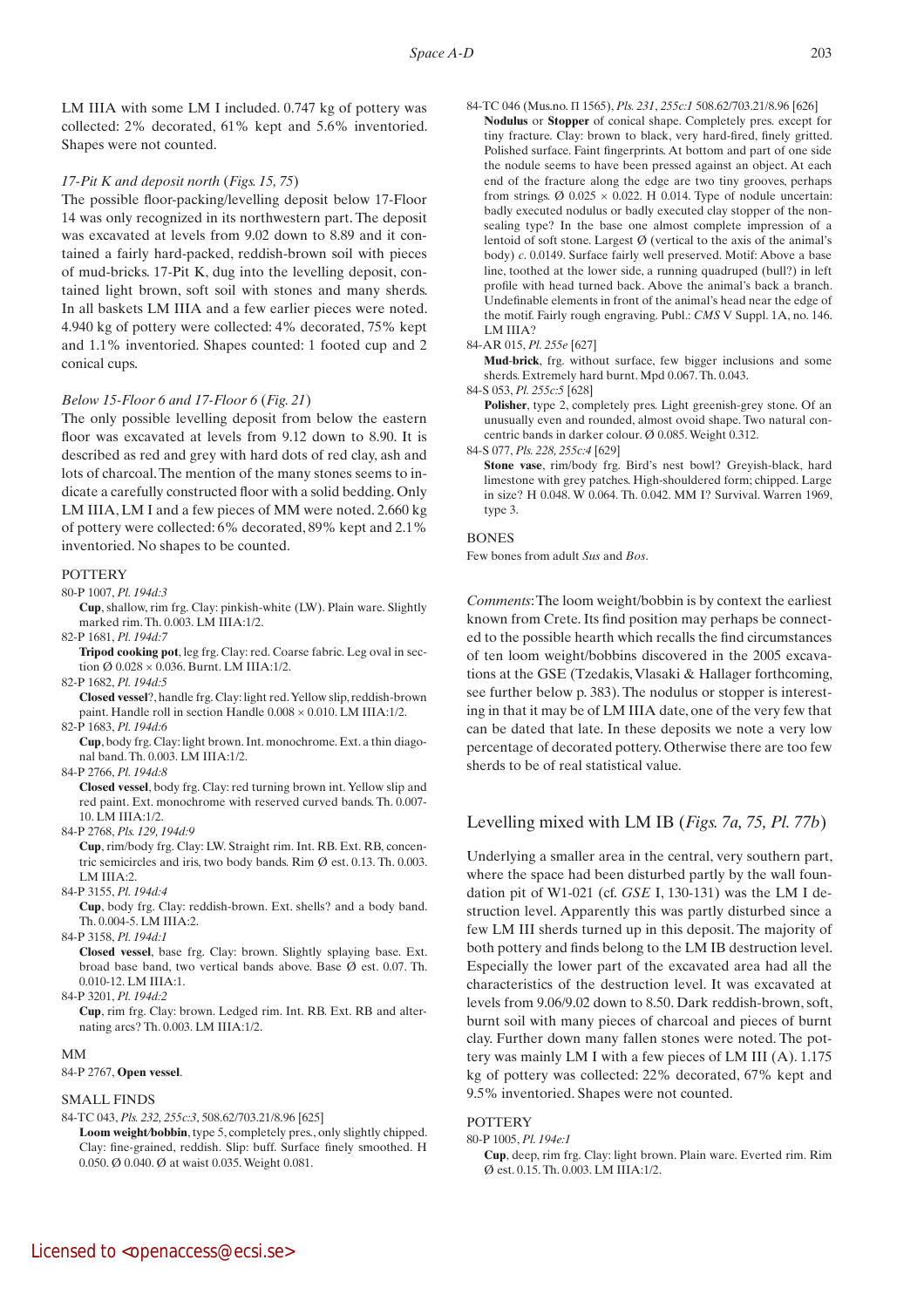Goblet, small, lower body frg. Clay: light brown. Plain ware. Th. 0.005-6. LM IIIA:1/2. 80-P 1026, *Pl. 194e:3*

Goblet, small, rim frg. Clay: light creamish-brown. Plain ware. Beg. of a vertical, strap handle from rim. Everted rim. Th. 0.004-5. LM IIIA:1/2.

80-P 1027, *Pl. 194e:4*

 **Conical cup**, rim frg. Clay: light creamish-brown. Rim Ø est. 0.12. Th. 0.003. LM IIIA:1/2.

LM I

80-P 1003, **Cup**; 80-P 1004, **Open vessel**; 80-P 1025, **Cup**; 80-P 1028, **Cup**.

#### SMALL FINDS

## 80-AR 018Aa-k, *Pl. 255f* [630]

 **Mud**-**brick**, 11 frgs. All of a dark red colour with pebbles and sherds included. a-f) Six frgs. of unshaped mud-brick; largest frg: L 0.10. W 0.105. Th. 0.101. g-k) Five frgs. with surface preserved. g is pres. in its full width and still has clay lining adhered. In these fragments impressions of leaves from wine and beans, and alsosome seeds of figs and probably also the impression from an almond were found. L 0.10. W 0.16. Th. 0.069-26 (Th. of clay lining 0.009). Biggest piece of remaining frgs.: Mpd 0.135. Th. 0.077. LM I?

80-AR 018Ba-b, *Pl. 256a* [630]

 **Clay lining**, two frgs. One very large piece with surface pres., porous with much straw, light. Mpd. 0.12. Th. 0.115.

80-AR 018Ca-g, *Pl. 256b* [630]

Wattle and daub, seven frgs. a) Solid clay, imprints from three pieces of wood, two beams with a rectangular cut piece in-between. L 0.081. W 0.067. Th. 0.045. b) Triangular piece with two surfaces in a *c.*  30o angle-wedge between two pieces of wood? L 0.058. W 0.093. Th. 0.024. c) Frg. with hard sandy surface and with imprint from beam – roof construction? L 0.076. W 0.035. Est.  $\emptyset$  of beam 0.09. d) Frg. with hard sandy surface and imprint from two thin beams – roof construction? L 0.051. W 0.068. Th. 0.058. Est. Ø of beams 0.05 and 0.03. e) Frg. with imprints from roughly cut wood set at an angle of *c.* 70o. L 0.112. W 0.083. Th. 0.069. f) Frg. with very uneven surface(?) and possible imprints of two roughly cut wooden pieces on reverse. L. 0.083. W 0.10. Th. 0.055. g) Frg. with small piece of fine surface and impression from large, roughly cut wooden piece, also imprints from stones. L 0.124. W 0.122. Th. 0.102. LM I?

80-S 040, *Pl. 255a:1* [631]

Percussion stone, type 2, completely pres. Black stone with white grits. Percussion marks on either short side. Ø 0.090. Weight 0.500. 80-S 048, *Pl. 255a:2* [632]

**Percussion stone**, type 2, completely pres. Greenish-grey stone with white veins. Percussion marks on either short side. Ø 0.075. Weight 0.184.

*Comments*: Important to note is that the pottery in this deposit appears to be of LM IIIA:1 date although the plain ware cannot be closer dated within LM IIIA. If indeed the pottery is LM IIIA:1 it further strengthens the stratigraphical position of the LM IIIA:2 room. The mud-brick was characteristic of the LM I House and the percussion stones fit well into the assemblage of what turned out to be characteristic of the fallen debris of the LM I House IV.

# SPACES E-H (*Fig. 2, Pl. 8*)

The general idea about this building, as indicated by the very scantily preserved evidence, is that the southeastern facade of LM I House I, 13-Wall 7 and 12-Wall 7, was reused in its full length up to 529/706.5. Upon the double wall between LM I Houses I and IV a new wall (15-Wall 2) was constructed and in the eastern part of the building a new wall 12-Wall 15+12- Wall 8, was constructed upon an LM I partition wall. The northwestern wall of this building is unknown, but it seems likely that LM I walls,  $6$ -Wall  $5 + 7$ -Wall  $4 + 9$ -Wall 13 were reused. 12-Wall 11 partly reused LM I walls, while 9-Wall 12 and 9-Wall 14 were new constructions of the LM IIIA:2 period, in that they were sealed below the LM IIIB:1 constructions with 9-Wall 12 built upon a pit of the LM IIIA:1 period while 9-Wall 14 was built both upon the LM IB destruction level and another LM IIIA:1 pit.

If these wall fragments are prolonged to meet the secure or conjectured walls mentioned above, this part of the LM IIIA:2 building consists of three spaces: Space E, Space F, and Space G. Whether Space H is an outside or an inside area remains uncertain.

*Space E* covers an area of *c.*  $6.3 \times 3.5$  (22 m<sup>2</sup>) and two floors were noted in this space: in the eastern part a fragment, 7-Floor 4, found at level 9.41, while in the western part, 15-Floor 5, it was noted at 9.21, i.e. 0.20 lower. Could this be one floor sloping strongly towards the southwest? Both floors were found at a level below the top of 9-Wall 14 and also below the top levels of the conjectured walls of the space.

*Space F* covers an area of *c.*  $5.0 \times 1.5$  (7.5 m<sup>2</sup>), and one floor fragment (12-Floor 5, west) was found within this space around 526/707 at level 9.96. Only in the very east corner of this space were the walls preserved to a height above this floor, while most of the walls including the partition wall to Space G was found at a level *c*. 0.40 below the floor.

*Space G* covers an area of *c.*  $4 \times 2$  (8 m<sup>2</sup>). Here no floors were found while a few stones in the northeastern wall (12- Wall 15) would have existed at a higher level than a floor at 9.96 as found in Space F.

*Space H* has only a little bit of the northeastern wall (12- Wall 15) and a floor fragment (9-Floor 2) preserved. The floor was found at level 10.09-10.17.

It should be noted that both floor fragments in Spaces H and F were found outside the later LM IIIB:1 Building 1 and if our reconstruction of the LM IIIA:2 building is correct, it is obvious that quite a lot of work was involved in demolishing this building in connection with the construction of the LM IIIB:1 Building 1. In other words, this building was an entirely new construction, probably pre-planned and in principle totally ignoring the existence of the previous LM I walls, while the LM IIIA:2 Building 1 basically followed the outline of the LM I houses.

Too few architectural remains from the LM IIIA:2 Building 1 have been preserved to be sure of the above suggested reconstruction and we shall, in the following, only present the isolated parts as they were excavated.

# SPACE E

# 15-Floor 5 (*Figs. 27B-B, 76, Pls. 24a:1, 77c-d, 78a*)

Space E almost certainly reused the LM I floor of House I, Room I as shown through the stratigraphy for the room

<sup>80-</sup>P 1006, *Pl. 194e:2*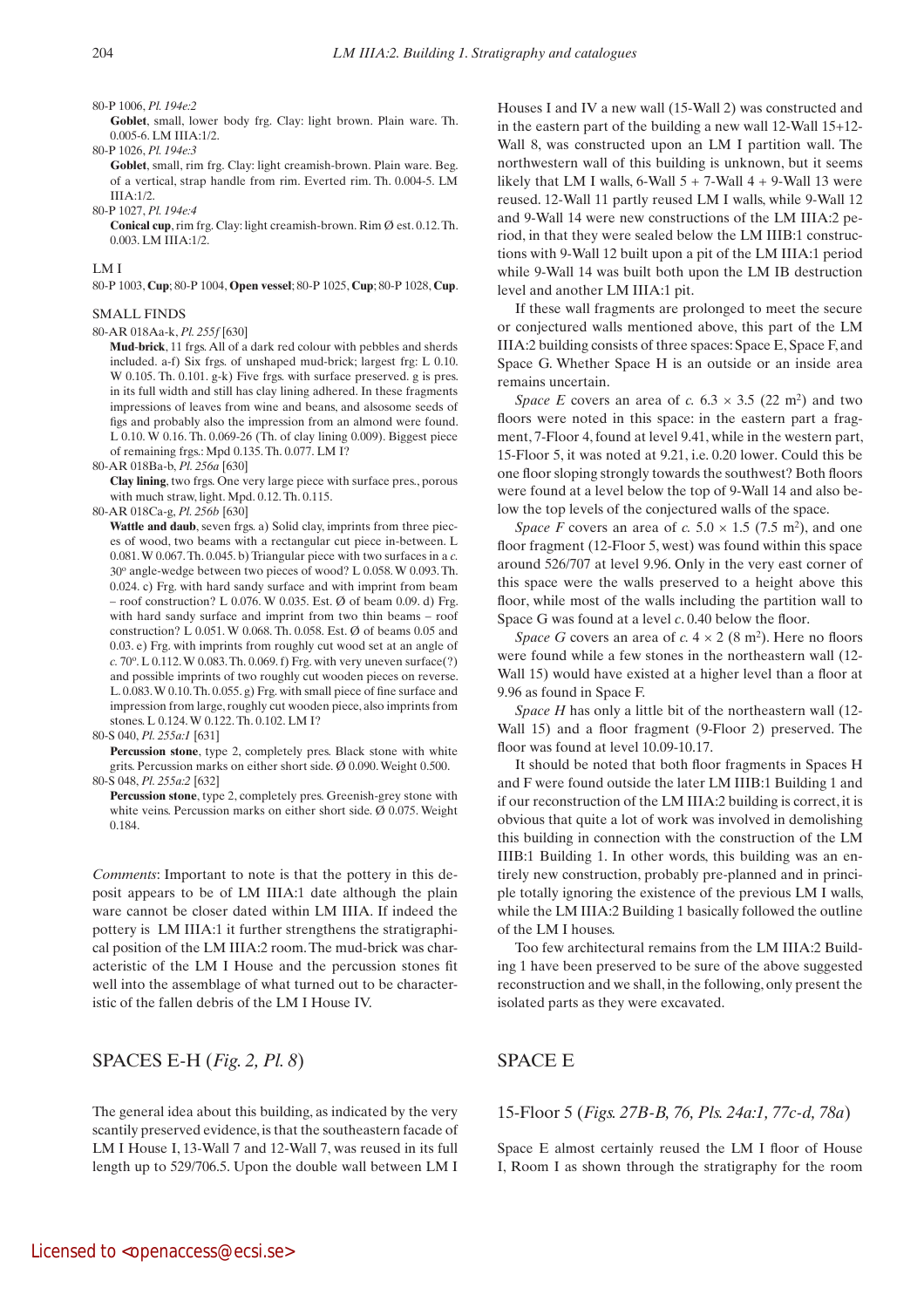*Space E*



Fig. 76. LM IIIA:2 Space E, plan with distribution of finds.

noted during excavations in 1978 and 1980 in a small trial test through the floor (in area 516.4-517.6/702.25-703.5) up against 15-Wall 2. The floor, 15-Floor 5 (*Pl. 78a*), was found all the way up to the wall and in the southwestern part of the sounding an LM IIIA:1 pit was found going below the floor and the wall into Space A-D, while in the eastern part of the sounding pure LM I and earlier was found in and below the floor. Furthermore, the northeastern part of the LM I drain below the floor was mostly intact (*Pl. 24a*).

In the northwestern part of the room the floor was not preserved – it was the area where a large LM IIIA:1 pit had been cut down. The level of the LM IIIA:1 pit started approximately at the level of the floor. It is uncertain whether or not the floor was preserved around *c.* 518/705 (below the LM IIIB:1 7-Wall 3), although *Pl. 77c*, may indicate that it had existed (at a slightly lower level than the threshold leading into LM I House, Room B, *Pl. 77d*). If correctly identified it indicates that the LM I door might still have been in use. Towards the southeast it seems that the LM I 13-Wall 7 was still in use – at least the corresponding floor outside the room (8-Floor 14) was at a level *c*. 0.15-20 below the existing part of the LM I wall, while the floor inside Space E was only a few cm below the preserved top of the wall. It seems obvious that it must have been in this phase that 15-Wall 2 was constructed partly on top of an LM IIIA:1 pit and the door with the threshold leading into Space A-D was functioning with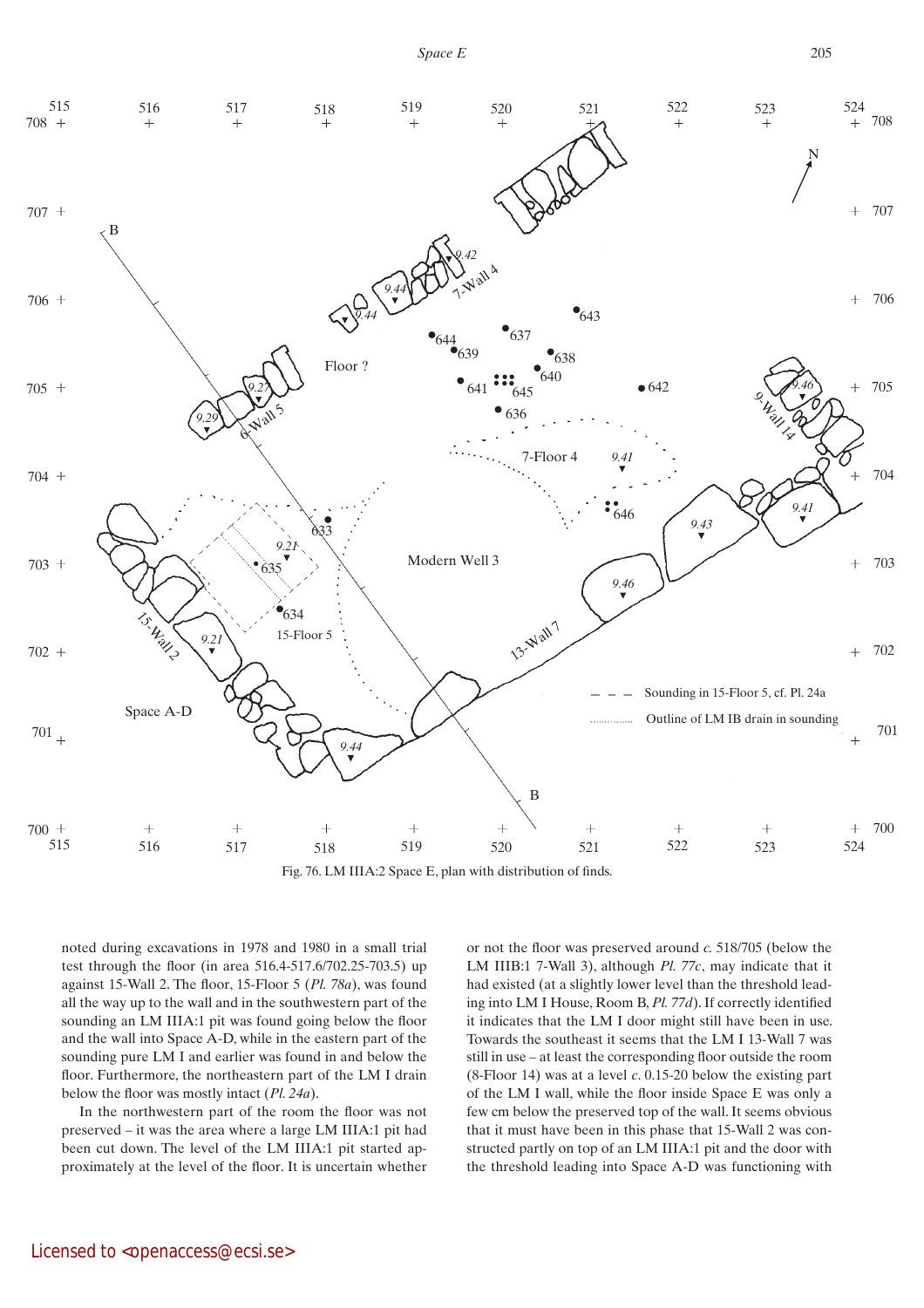15-Floor 5 of Space E and the threshold was at the same level (compare the LM IIIB:1 Rooms C-D, above pp. 59, 69). Very little was excavated as a floor deposit in this room – where there were no signs of destruction by fire. Some earth belonging to this floor may have been excavated with constructions in the southern part of LM IIIB:1 Room E. Above the floor very hard brown earth was noted while below the LM IIIB:1 7-Wall 3 the soil was reddish with a few stones and lumps of charcoal. The floor is described as a reddish-brown clay floor with some small stones and a few pieces of charcoal. In the small deposits above the floor LM III pottery was noted. In the floor only LM I. 9.145 kg of pottery were collected: 7% decorated, 90% kept and 0.9% inventoried. Shapes counted (1974): 1 undecorated cup, 4 conical cups and 1 decorated cup.

# **POTTERY**

Above floor:

74-P 0153 (+74-P 0012a), *Pls. 141, 194f:1*

 **Cup**, rim frgs. Clay: light brown. Ledged rim, scar from a vertical strap handle. Int. monochrome. Ext. RB and network with loops. Rim Ø est. 0.14. Th. 0.004-5. KNO. LM IIIA:1/2.

74-P 0154, *Pl. 194f:2*

**Cup**, rim frg. Clay: light brown. Everted rim. Int. monochrome. Ext. RB, zigzag with loop framed by wavy bands. Th. 0.003. LM IIIA:2.

# MM

74-P 0150, **Cup**; 74-P 0151, **Closed vessel**?; 74-P 0152, **Cup**.

In floor

LM I

78-P 0481, **Open vessel**.

Outside joins 74-P 0153 to 74-P 0012a, *GSE* I, 66, 67.

# SMALL FINDS

74-M 004, *Pls. 229, 256c:2*, *c.* 518/703.5/9.29 [633]

 **Bronze razor**?, frgs., one piece in-between missing. Corroded. Slightly curved profile, one edge sharper than other one. Larger fragment: L 0.080. W 0.013. Th. 0.003. Smaller fragment: L 0.013. W 0.015. Th. 0.002.

77-TC 070, *Pls. 228, 256c:1*, 517.66/702.31/9.25 [634]

 **Terracotta bead**, completely pres. Clay: semisoft, very fine, lightbrown. Biconical, centrally placed hole, grooves running vertically around bead. Ø 0.014. Th. 0.007. Ø of SH 0.004.

# OBSIDIAN

77-OB 195, **Blade** [635].

# **BONES**

Few bones representing young and adult caprid and *Sus*.

*Comments*: Both the razor and the bead were found *in situ* on the floor.

# 7-Floor 4 *(Fig. 76, Pl. 78b*)

The floor fragment was situated within the square 519.4- 522.2/703.4-704.8 and was found at level 9.41. The floor was 0.03-0.14 thick and spots of ash were found upon it. The floor was found below the earliest LM IIIB:1 floor of Room E and it partly covered a levelling deposit and a large pit 9/7-Pit A (cf. below). Of the pottery in the floor nothing was later than LM IIIA. 2.370 kg of pottery were collected: 9% decorated, 74% kept and 1.8% inventoried. Shapes counted (1974): 2 undecorated kylikes, 2 undecorated cups, 3 conical cups, 2 legs from tripod cooking pots and 1 miniature vase.

## **POTTERY**

74-P 0145, *Pl. 194g:1*

 **Cup**, rim frg. Clay: LW. Ledged rim. Int. RB. Ext. RB and a flower. Rim Ø est. 0.14. Th. 0.002-3. LM IIIA:1/2.

74-P 0146 (+77-P 0763/1021), *Pl. 194g:3*

 **Kylix**, body frgs. Clay: LW. Ext. sea-anemones and a fish? Th. 0.003-5. LM IIIA:2.

74-P 0147, *Pl. 194g:2*

 **Cup**, body frg. Clay: LW. Ext. lozenges with chevrons int. and a vertical band. Th. 0.003. LM IIIA:2.

Outside join

74-P 0146 to 77-P 0763/1021, South of Building 1, 13-Pits N/M/Q, p. 216.

# Levelling deposit

The so-called levelling deposit of 7-Floor 4 was found partly below the floor, but also stretching outside the area of the floor. The soil in this deposit, excavated at levels 9.38 to 9.27/9.21 and in the northern area to 8.82, was a hard yellowish-brown red earth, occasionally with bits of charcoal. In the northern part, below this deposit, were pits and layers of the LM IIIA:1 period. The pottery was LM IIIA with some earlier pieces. 14.947 kg of pottery were collected: 9% decorated, 43% kept and 3.7% inventoried. Shapes counted (1974): 3 undecorated kylikes, 1 amphora, 1 decorated jug, 6 undecorated cups, 13 conical cups, 1 pithos rim, 5 legs from tripod cooking pots, 2 decorated cups and 1 decorated krater.

# **POTTERY**

74-P 0064, *Pl. 194h:16*

 **Closed vessel**, body frg. Clay: creamish-brown. Ext. network and two body bands (mostly worn off). Th. 0.007-9. LM IIIA:1/2.

74-P 0065, *Pls. 141, 194h:12*

 **Krater**, rim frg. Clay: light reddish-brown fine. Everted rim. Int. monochrome. Ext. RB, a row of dots and below a band, elaborate lozenges. Rim Ø est. 0.18. Th. 0.005. KNO. LM IIIA:2.

74-P 0066 (+77-P 0197), *Pl. 194h:10*

 **Cup**, rim/body frgs. Clay: LW. Everted rim. Int. RB. Ext. RB, a row of S's, a row of dots and a foliate band. Th. 0.003. LM IIIA:2.

74-P 0078, *Pl. 194h:11*

 **Closed vessel** (large stirrup jar), body frg. Clay: dark brownish-grey. Cream paint on brownish-black surface. Ext. a body band. Th. 0.005- 8. LM IIIA:1/2.

74-P 0106, *Pl. 194h:7*

 **Cup**, rim/body frg. Clay: light brown. Everted rim, beg. of a vertical, strap handle. Int. monochrome. Ext. RB, zigzag, bands along edges of handle and vertical bands around handle section. Handle 0.008  $\times$ 0.023. Th. 0.003-5. LM IIIA:2.

74-P 0107 (+77-P 1804), *Pls. 131, 194h:14*

 **Kylix**, rim/body frgs. Clay: red. Cream slip, reddish-brown paint. Everted (ledged) rim. Int. broad RB. Barred on top of rim. Ext. RB, concentric semicircles and three upper body bands. Rim Ø est. 0.18. Th. 0.004-6. LM IIIA:2.

74-P 0108 (+71-P 1406; 84-P 0809), *Pl. 194h:1*

 **Cup**, rim/body frgs. Clay: LW. Everted rim. Int. RB and sponge pattern. Ext. RB and panelled pattern: horiz. rows of wavy bands framed by vertical bands. Three body bands. Rim Ø est. 0.15. Th. 0.003. LM IIIA:1/2.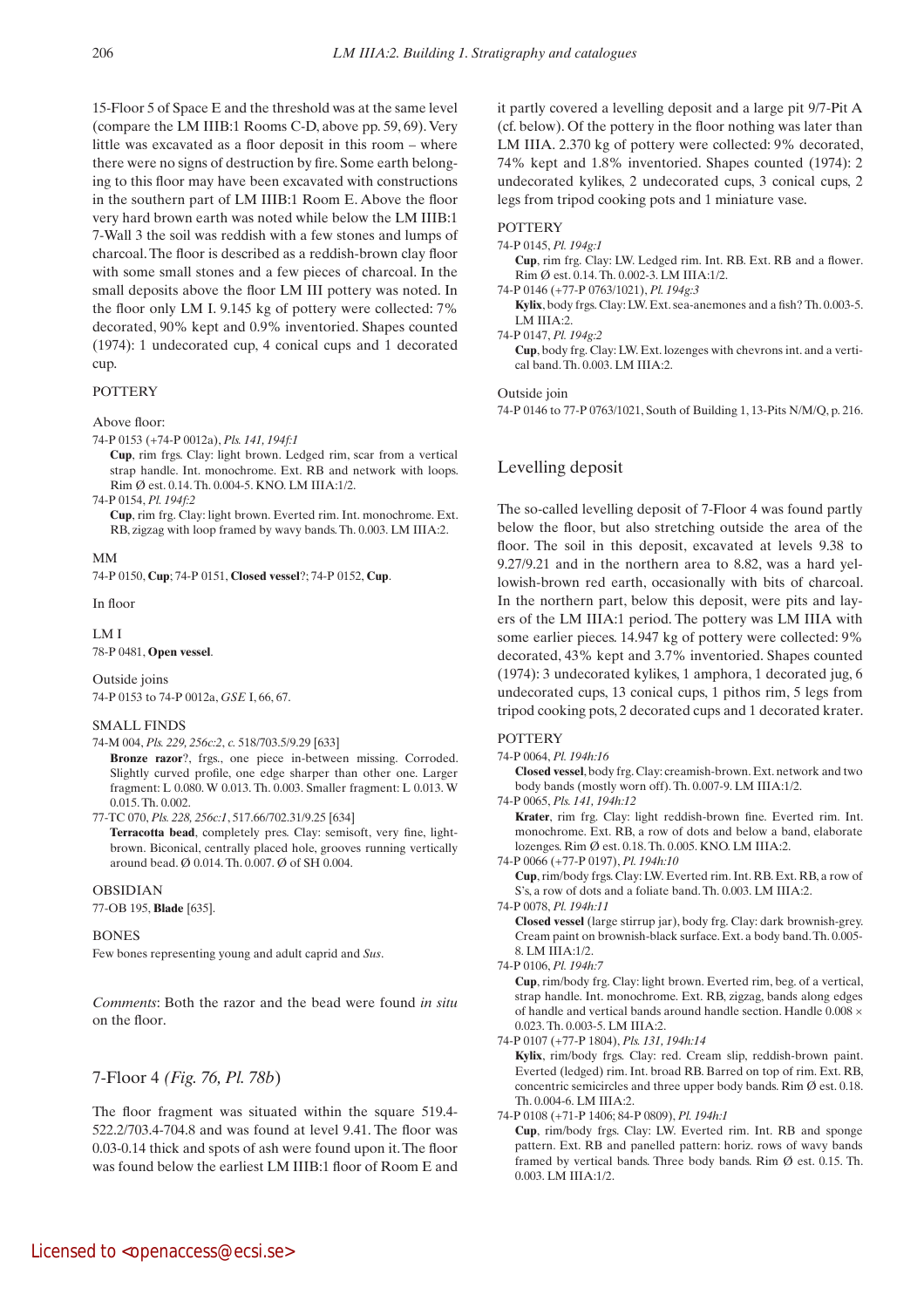74-P 0111, *Pl. 194h:3*

 **Cup**, rim frg. Clay: LW. Everted rim. Int. RB. Ext. RB, a row of dots and a row of irises. Rim Ø est. 0.14. Th 0.003-4. LM IIIA:2.

74-P 0171, outside j.

74-P 0197, *Pl. 194h:9*

 **Cup**, body frg. Clay: yellowish-red. Scar from a vertical, strap handle. Ext. a shell and one broad body band. Th. 0.003. LM IIIA:2.

74-P 0198/0260, outside j.

- 74-P 0207, outside j.
- 74-P 0229, *Pls. 138, 194h:18*

**Cup**, miniature, full profile. Clay: red. H 0.045-0.048. Rim  $\emptyset$  0.050  $\times$ 0.051. Base Ø 0.030. Th. 0.005. LM IIIA:1/2.

74-P 0234, *Pl. 194h:13*

Goblet, small, lower body/stem frg. Clay: light brown. Plain ware. Solid stem. Stem Ø 0.019. Th. 0.005-6. LM IIIA:1/2.

74-P 0235, *Pl. 194h:8*

 **Cup**, rim frg. Clay: light brown. Everted rim (broken off). Int. RB. Ext. RB and elaborate lozenges. Th. 0.004-5. LM IIIA:2.

74-P 0259, *Pl. 194h:17*

 **Closed vessel**, upper body frg. Clay: light red. Creamish-white slip and reddish-brown paint. Ext. hatched triangles? Th. 0.003-5. LM  $IIIA:2$ 

74-P 0261, *Pl. 194h:15*

 **Open vessel**, base frg. Clay: light greyish-brown. Flat base with a moulding. Int. monochrome. Ext. base band and irregular paint underneath base. Base Ø est. 0.15. Th. 0.006-9. LM IIIA:2.

74-P 0262 (+73-P 0631), *Pl. 194h:5*

 **Cup**, rim/body frgs. Clay: LW. Everted rim. Ext. RB, festoons with hatched triangles int. and three body bands. Rim Ø est. 0.14. Th. 0.003. LM IIIA:2.

74-P 0263 (+73-P 0625), *Pls. 129, 194h:4*

 **Cup**, rim frgs. Clay: LW. Everted rim. Int. RB. Ext. RB, hatched parallel chevrons. Rim Ø est. 0.12. Th. 0.003. LM IIIA:2.

74-P 0264, *Pl. 194h:2*

 **Cup**, body frg. Clay: LW. Ext. horiz. rows of wavy bands. Th. 0.003. LM IIIA:2.

74-P 0265, *Pls. 135, 194h:6*

 **Basket vase**, small, rim frg. Clay: LW. Slightly flaring neck/rim, part of a basket handle on top of rim. Int. and ext. monochrome. A band on top of handle (area below handle on rim unpainted). Handle 0.005 × 0.007. Th. 0.002-4. LM IIIA:1/2.

74-P 0287, *Pl. 216e:9*

Pithos, rim frg. Sand-tempered fabric variant A. Red slip or paint on the ext face. Very small rectangular rim, moderately beaked. Th. 0.013. Est. rim Ø 0.52. MpL 0.170. Joint from two pieces. Late MM-LM I/II.

74-P 0293, *Pl. 214d:5*

Pithos, body frg. Sand-tempered fabric variant A. Ext. slip sec. burnt. Thick rfb with crescent-shaped impressions?(2A). Th. 0.017. W of rfb 0.034. MpL 0.112. Rfb damaged. Sec. burnt on the ext.face. Late MM-LM I/II.

## LM I

74-P 0067, **Open vessel**; 74-P 0068, **Open vessel**; 74-P 0070, **Closed vessel**; 74-P 0209, **Jug**; 74-P 0230, **Closed vessel**; 74-P 0236/0237, **Closed vessel**; 77-P 0977, **Cup**.

# MM

74-P 0069, **Closed vessel**; 74-P 0072, **Open vessel**; 74-P 0073, **Open vessel**; 74-P 0074, **Cup**; 74-P 0075, **Cup**; 74-P 0076, **Cup**; 74-P 0077, **Cup**.

# EM

74-P 0071, **Cup**.

## Outside joins

74-P 0066 to 77-P 0197, *GSE* I, 132.

74-P 0107 to 77-P 1804, *GSE* III, 102.

74-P 0108 to 71-P 1406, LM IIIB:1, Room E, in lower floor, p. 101. 84-P 0809, LM IIIB:1, Rubbish Area Southeast, 20-Pit Q, p. 234.

74-P 0171 to 71-P 0305, Rubbish Area North, dump, p. 244. 72-P 0100, Vol. V.

73-P 0148, *GSE* III, 44.

74-P 0119/01-P 0153/0164, LM IIIA, Vol. V.

77-P 0315, *GSE* I, 108.

- 77-P 0494, *GSE* II, 101.
- 77-P 0506, *GSE* III, 101.
- 82-P 1780, LM IIIB:1, Courtyard, 1st phase,19-Pit T, p. 166.
- 84-P 1220, LM IIIB:1, Rubbish Area Southeast, 20-Pit M, p. 128.
- 84-P 1392, Vol. V.

84-P 1950, LM IIIB:1 Courtyard, 1<sup>st</sup> phase, p. 168. 84-P 2761, Space A-D, floor deposit, p. 201.

87-P 0524, LM IIIB:1, Space G, 23-Floor 9/10, p. 89.

74-P 0198/0260 to 72-P 0176, Vol. V.

74-P 0179, Space E, 9/7-Pit A, p. 208. 84-P 1168, LM IIIA:1, Vol. V.

84-P 1866, Vol. V.

74-P 0207 to 74-P 0158, LM IIIA:1, Vol. V.

71-P 1203, LM IIIB:1, Corridor/Space I, the walls, p. 80.

- 74-P 0262 to 73-P 0631, LM IIIB:1, Room E, pits in floor, p. 104.
- 74-P 0263 to 73-P 0625, LM IIIB:1, Room E, levelling deposit, p. 107.

## SMALL FINDS

74-TC 015a, *Pls. 228, 256d:1* [636]

**Figurine**, leg of bed/chair. Good condition. Light buff-whitish, fine, rather soft clay. Light buff, dull slip. Reddish-brown, dull paint. Painted bands down the edges and on the flaring base. In-between, short horiz. transversal lines across leg on one side. Other side unpainted. Possibly of local workshop. One bar on the backside. H 0.031. W 0.02. Th. 0.006.

74-B 001, *Pl. 256d:4* [637]

 **Bone needle**, frg. Only point and lower part remain, broken in two parts and mended. Surface is polished and has obliquely running thin grooves. Traces from abrasives when making the needle or traces of wearing. L 0.022. Ø 0.003.

74-B 002, *Pl. 256d:2* [638]

 **Bone**. Worked into a triangular shape. Polished surface with cutting marks and obliquely running small grooves, probably from abrasives. Mpd 0.032.

74-FR 001, *Pl. 256e*, depth 9.04 [639]

 **Painted plaster**, two frgs. Medium hard, slightly gritted plaster with a smooth surface. Monochrome, red surface. Mpd 0.129. Th. 0.004-7. LM I.

- 74-S 001, stone vase frg., outside j. [640]
- 74-S 006 (Mus.no. Λ 3181), *Pls. 229, 256d:3, c.* 519.7/703.95/8.98 [641] Seal stone, black serpentine. Lentoid, SH vertically or slightly diagonally. Ø 0.017-0.0173. Th. 0.006. SH 0.0022 and 0.0026. Surface slightly worn. A standing pig (boar?) with lowered head in right profile. Above the animal's back a plant motif. Publ.: *CMS* V Suppl. 1A, no. 118. For representations of pigs on soft stone seals cf. *CMS* II,3, no. 168; V Suppl. 1A, no. 339; XI, no. 177. LM I.

74-S 008, *Pl. 256d:5* [642]

 **Calcite**. Worked into a rectangular thin shape. L 0.021. W 0.008. Th. 0.008.

74-S 012, *Pl. 256d:6* [643]

 **Whetstone**, type 1, frg. Grey schist with brownish and reddish spots and veins. Ø 0.092. Th. 0.011.

74-S 014, *Pl. 256d:7* [644]

Pumice stone. Of a rounded shape. Surface has traces of usage. It is slightly flattened at different sides and has irregularly placed, thin grooves. Ø 0.035.

Outside join

74-S 001 to 74-S 003, Vol. V.

## OBSIDIAN

74-OB 036, **Platform rejuvenation flake**, *Pl. 266* [645]; 74-OB 037, **Flake of core's reduction** [645]; 74-OB 038, **Blade** [645]; 74-OB 039, **Bladelet** [645]; 74-OB 040, **Rejuvenation chip**, *Pl. 264* [645]; 74-OB 041, **Debris or waste by-product of core reduction** [645]; 77-OB 210a, **Chip of core's reduction** [646]; 77-OB 210b, **Crested blade** [646]; 77-OB 210c, **Crested bladelet** [646].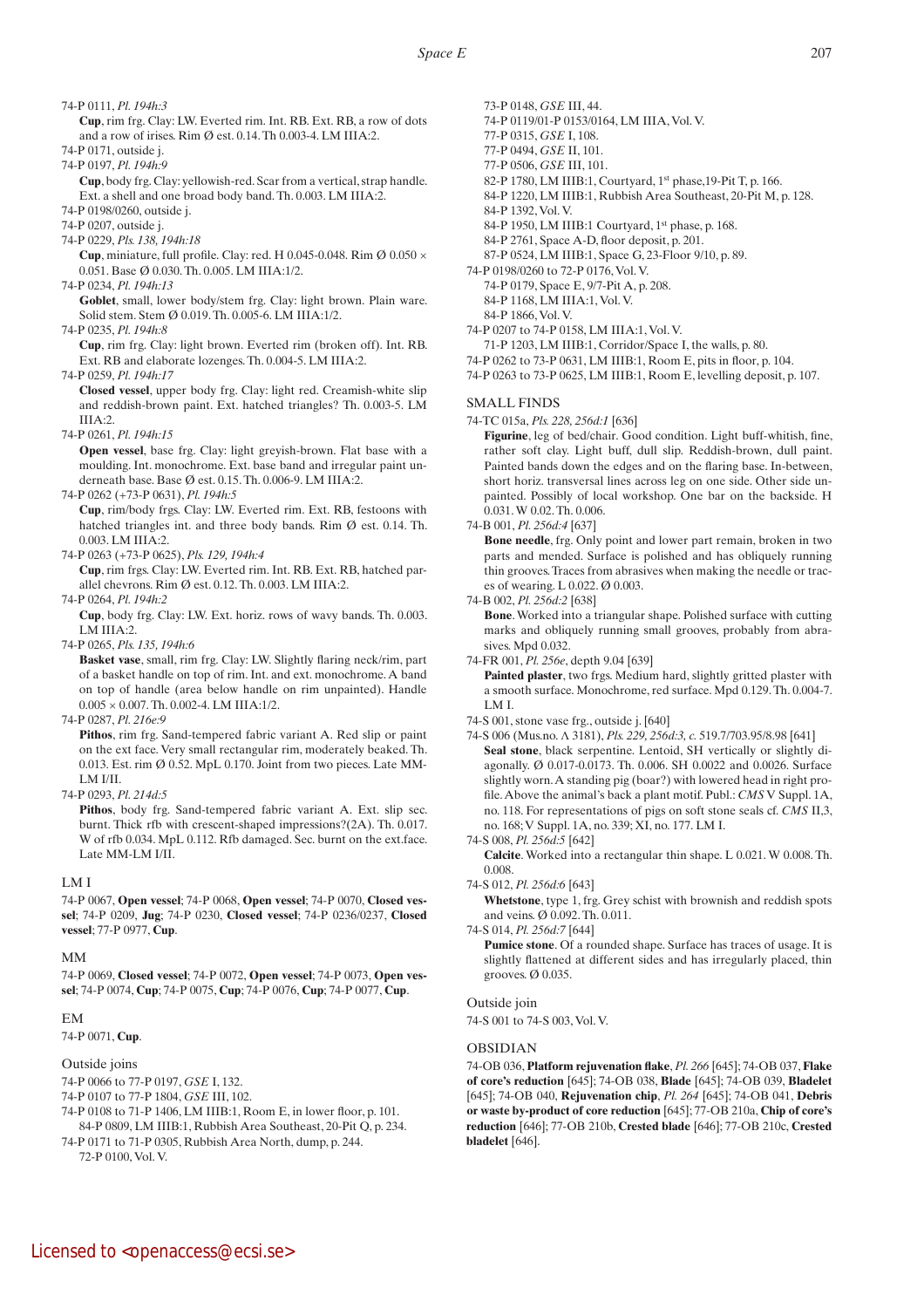

Fig. 77. LM IIIA:2 Space E, 9/7-Pit A, plan with distribution of finds.

#### **BONES**

Only a few bones were collected in 1977: They came from adult *Ovis*, *Capra*, caprid, from young *Bos*, while *Sus* was represented with both young and adult animals.

*Comments*: If not "natural", most joins go to the LM IIIA:1 pits and to the constructions overlying LM IIIB:1 Room E.

# 9/7-Pit A *(Fig. 77, Pls. 78c, 79a*)

Immediately below 7-Floor 4 (*Fig. 77*) in *c*. 521.3/704.2 a hole was found going below the scarp 7/8. It proved to belong to a pit, the southeastern border of which had the outer wall 13-Wall 7, and which went up to 705.2 and which stretched east-west from 520.5-523. The pit was excavated at levels 9.27 to 8.63 and probably cut into the above levelling deposit. In places it went down and even below the levels of the floors of the LM IB destruction level. The soil in the pit was loose greenish with many small stones and a few charcoal bits. Only in the lower eastern part the soil was browner and harder. The content of the pit was LM IIIA pottery with some earlier pieces. 39.565 kg of pottery were collected: 8% decorated, 96% kept and 2.1% inventoried. Shapes counted: 1 large stirrup jar, 3 decorated kylikes, 26 undecorated kylikes, 6 amphorae, 9 undecorated cups, 3 undecorated bowls, 49 conical cups, 3 pithos rims, 14 legs of tripod cooking pots, 1 miniature vase, 2 decorated cups, 9 legs of tripod storage jars and 3 footed cups.

## **POTTERY**

## 74-P 0000, *Pl. 194i:20*

 **Cup**, rim frg. Clay: LW. Slightly marked rim. Int. RB. Ext. RB and alternating shells. Th. 0.003-4. LM IIIA:2.

74-P 0026, *Pls. 133, 195a:13*

 **Closed vessel**, body frg. Clay: light greenish-brown. Ext. blobs on stems? Th. 0.006-7. LM IIIA:2.

74-P 0027, *Pls. 131, 194i:1*

 **Kylix**, rim frg. Clay: LW. Everted rim. Int. RB. Ext. RB, parallel chev-

rons and four body bands. Rim Ø est. 0.16. Th. 0.004. Misfired. (May belong to the same kylix as 74-P 0187 here ins.) LM IIIA:2. 74-P 0028 (+74-P 0060), *Pls. 133, 195a:6*

 **Jug**, body frgs. Clay: brown. Ext. a bird and flowers. Th. 0.002-4. LM IIIA:1/2.

74-P 0029, *Pl. 194i:18*

 **Cup**, rim frg. Clay: light brown. Everted rim. Int. monochrome. Ext. RB and an illegible motif. Th. 0.003. LM IIIA:1/2.

74-P 0140, *Pl. 195b:8*

**Kylix**, stem frg. Clay: red. Plain ware. Hollowed stem. Stem Ø 0.031. LM IIIA:2.

74-P 0141, *Pl. 194i:17*

 **Kylix**, rim frg. Clay: LW. Everted rim, part of a high-slung, loop-handle. Int. RB. Ext. RB, part of two ending vertical, wavy bands and monochrome handle. Handle  $0.010 \times 0.015$ . Th. 0.003-4. LM IIIA:2.

 **Cup**, rim/body frgs. Clay: LW. Ledged rim, scar from a vertical, strap handle. Int. RB and sponge pattern. Ext. RB, flowers and two body bands pres. Rim Ø est. 0.15. Th. 0.002-3. Burnt. LM IIIA:1/2.

74-P 0175 (+71-P 0338; 71-P 0387/0557; 73-P 0577; 84-P 0463; 01-P 0652/0664), *Pls. 141, 195a:5* 

 **Closed vessel**, body frgs. Clay: light red to buff. Yellowish-creamy slip and reddish-brown to brownish-black paint. Two layers of clay visible on the upper part. Ext. foliate band, wavy bands and large ivy leaves. Th. 0.004-12. Burnt both int. and ext. KNO. LM IIIA:1/2.

74-P 0176, *Pls. 133, 195a:3*

**Jug**, body frg. Clay: light brown. Ext. two body bands, foliate scrolls on mid-body and three body bands below. Th. 0.002-3. LM IIIA:1/2. 74-P 0177, outside j.

74-P 0178, *Pls. 130, 194i:6*

 **Cup**, rim frg. Clay: light brown. Slightly everted rim. Int. monochrome. Ext. RB, a row of dots, irises, dots and concentric semicircles. Rim Ø est. 0.13. Th. 0.003. LM IIIA:2.

74-P 0179, outside j. 74-P 0180, *Pls. 129, 194i:15*

 **Cup**, shallow, rim frgs. Clay: LW. Everted rim. Int. RB. Ext. RB, irises and three thin body bands. Rim Ø est. 0.10. Th. 0.003-4. LM IIIA:2.

74-P 0181, *Pls. 134, 195a:7*

Pyxis, rim/body frgs. Clay: red. White paint. Ext. a broad band between shoulder and body, network on body and a base band. H 0.062. Rim Ø est. 0.120. Base Ø est. 0.152. Th. 0.005. LM IIIA:2.

74-P 0182, *Pls. 135, 195a:14*

Stand, leg frg. Clay: cream. Part of a broad flat leg, ended on one side down to base. Ext. band along edges. Ø est. 0.20. Th. 0.010. LM  $IIIA.1/2$ 

74-P 0183 (+76-P 0013; 84-P 0859), *Pls. 130, 194i:19*

 **Cup**/**rhyton**, rim frgs. Clay: LW. Straight rim. Int. RB. Ext. RB and reed decoration. Rim Ø est. 0.14. Th. 0.003. Burnt. LM IIIA:1.

74-P 0184, *Pl. 195a:2*

 **Closed vessel**, neck/body frg. Clay: light brown. Part of a high neck, a low ridge at base of neck. Int. RB. Ext. monochrome neck, a wavy band and a spiral. Neck Ø est. 0.08-0.09. Th. 0.003-7. LM IIIA:1/2. 74-P 0186, *Pl. 195a:8*

 **Closed vessel**, body frg. Clay: LW. Ext. a hatched loop? and a band around. Th. 0.006-7. LM IIIA:2.

 **Kylix**, body frg. Clay: LW. Ext. chevrons? and four body bands. Th. 0.003-5. Analysed: local. (May belong to the same kylix as 74-P 0027 here ins.) LM IIIA:2.

74-P 0188, *Pl. 195a:9*

 **Krater**, body frg. Clay: LW. Ext. horiz. rows of zigzag framed by vertical bands. Th. 0.007. LM IIIA:2.

74-P 0189, *Pl. 195a:12*

 **Closed vessel**, body frg. Clay: light reddish-brown. Ext. a flower. Th. 0.004-6. LM IIIA:1/2.

74-P 0190, *Pls. 133, 195a:10*

- **Closed vessel**, base frg. Clay: cream. Torus base. Ext. broad base band and a band above. Base Ø 0.094. Th. 0.006-9. LM IIIA:1/2.
- 74-P 0191/0257/0284, outside j.

<sup>74-</sup>P 0142, outside j. 74-P 0163, *Pls. 129, 194i:14*

<sup>74-</sup>P 0187, *Pl. 194i:8*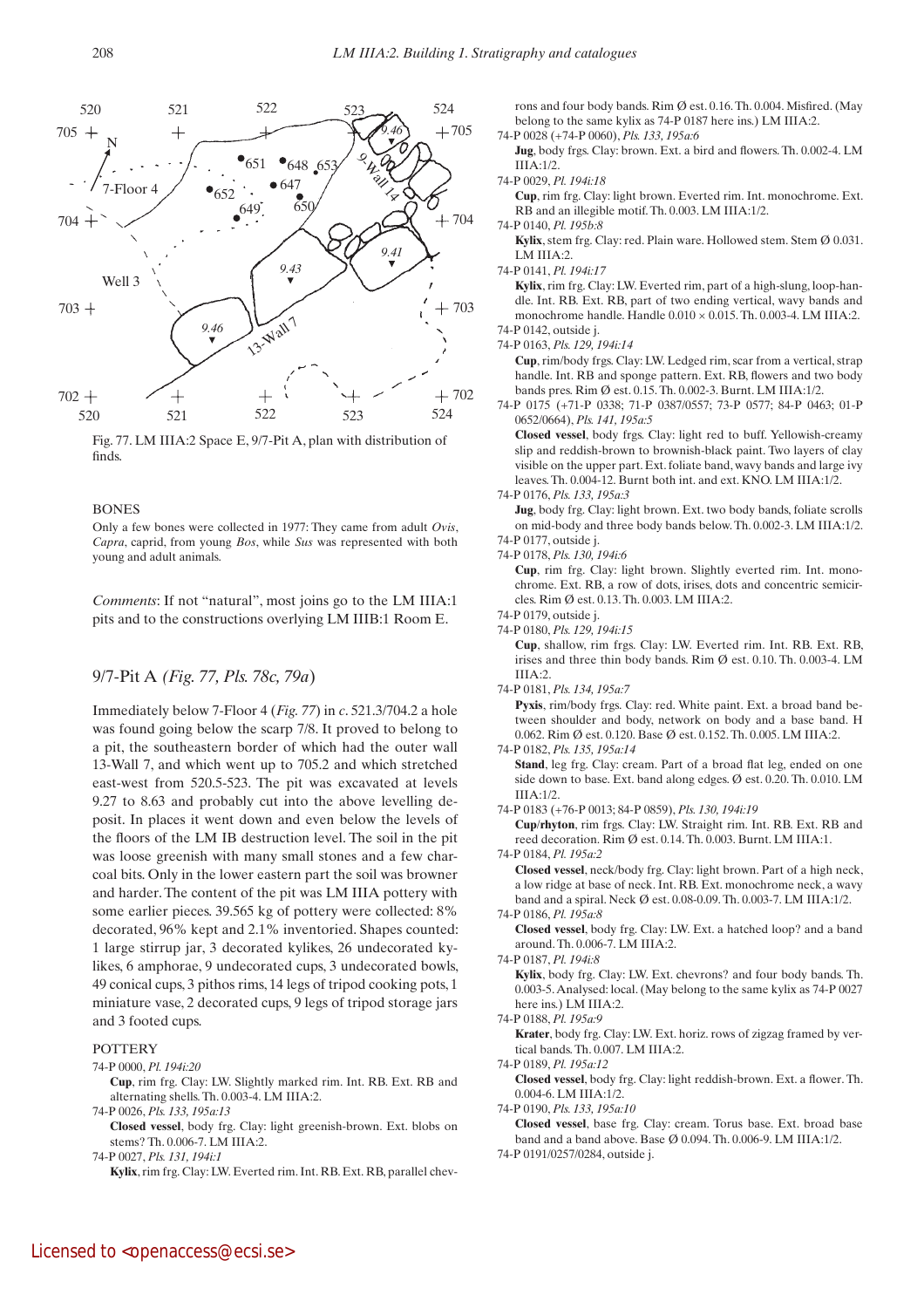74-P 0192, *Pls. 135, 195a:11*

 **Minoan flask**, central disc frg. Clay: light greyish-brown. Ext. a filled lozenge and semicircles, within a circle, which is surrounded by another circle. Max. body Ø est. 0.31. Th. 0.005-9. Burnt int. LM  $IIIA:1/2$ 

74-P 0193, *Pl. 194i:12*

 **Kylix**, stem frg. Clay: LW. Hollowed stem. Ext. six even bands. Stem Ø 0.036 (not middle). LM IIIA:2.

74-P 0194, outside j.

74-P 0195 (+77-P 1017), *Pls. 131, 195a:4*

 **Alabastron**, straight-sided, rim/neck/body frg. Clay: light reddishbrown. Small everted rim, two small horiz., strap handles on shoulder. Int. RB. Ext. RB, a band below, on shoulder foliate band framed by bands, tricurved arcs, lozenges and chevrons on body, three body bands below. Handles barred. Pres. H 0.049. Rim Ø est. 0.030. Th. 0.002-4. LM IIIA:2.

74-P 0196, *Pl. 194i:23*

 **Cup**, body frg. Clay: light brown. Int. monochrome. Ext. network. Th. 0.003. LM IIIA:2.

74-P 0238, *Pl. 194i:22*

 **Cup**, rim frg. Clay: LW. Everted rim. Int. RB. Ext. RB and zigzag. Th. 0.003. LM IIIA:2.

74-P 0249, *Pls. 136, 195b:4*

 **Footed cup**, two-handled, rim/body and base frgs. Clay: red. Plain ware. Everted rim. Rim Ø est. 0.14. Stem Ø 0.057. Foot Ø 0.073. Th. 0.003-6. Burnt. LM IIIA:2.

74-P 0250, *Pl. 195b:6*

 **Goblet**, small, lower body/stem frg. Clay: red. Plain ware. Solid stem. Stem Ø 0.021. Th. 0.003-6. LM IIIA:1/2.

74-P 0258, *Pl. 194i:9*

 **Kylix**, rim/body frgs. (two different kylikes). Clay: (body frg.) light red with buff core hard fine, (rim frg.) light red. Short, rounded lip, a groove below. Int. and ext. monochrome red. Rim Ø est. 0.14. Th. 0.003-5. Myc IMP. FS 264. LH IIIA:1/2.

74-P 0266, *Pl. 195b:1*

 **Bowl**, shallow, rim frg. Clay: red. Plain ware. Everted rim, a complete horiz., strap handle along rim. Rim  $\varnothing$  est. 0.23. Handle 0.009  $\times$  0.020. Th. 0.003-4. Burnt. LM IIIA:1/2.

74-P 0267, *Pl. 195b:11*

 **Kylix**, stem/foot frg. Clay: light red. Plain ware. Hollowed stem. Stem Ø 0.025. Foot Ø 0.095. LM IIIA:2.

74-P 0268, *Pl. 195b:3*

Ladle, handle frg. Clay: light brown. Plain ware. Part of a high-slung, strap/oval handle. Handle 0.010 × 0.029. LM IIIA:1/2.

74-P 0269, *Pl. 195b:2*

Ladle, handle frg. Clay: LW. Plain ware. Part of a high-slung, strap/ oval handle. Handle  $0.011 \times 0.024$ . LM IIIA:1/2.

74-P 0270, *Pl. 194i:16*

 **Cup**, body frg. Clay: buff, hard, fine. Int. monochrome. Ext. two flowers and three body bands. Th. 0.003. KNO. LM IIIA:2.

74-P 0271, *Pl. 194i:7*

 **Cup**, rim frg. Clay: light red. Everted rim. Int. monochrome. Ext. RB, zigzag and a body bands pres. Th. 0.003-4. LM IIIA:2.

74-P 0272, *Pl. 194i:21*

 **Juglet**, body frg. Clay: LW. Ext. an elaborate lozenge. Th. 0.002. LM IIIA:1/2.

74-P 0273, *Pl. 195b:5*

Goblet, small, lower body/stem/foot frg. Clay: red with grey core. Plain ware. Hollowed stem. Stem  $\emptyset$  0.020. Foot  $\emptyset$  est. 0.062. LM IIIA:1/2.

74-P 0274, *Pl. 195b:9*

 **Cooking dish**, rim/body frg. Clay: red with grey core. Coarse fabric. H of rim 0.056. Th. 0.010-13. Th. of body 0.005. Burnt. LM IIIA:1/2. 74-P 0276, *Pl. 195b:7*

**Kylix**, stem/foot frg. Clay: red. Plain ware. Hollowed stem. Stem Ø 0.024. Foot Ø 0.082. LM IIIA:2.

74-P 0277 (+78-P 0162), *Pl. 194i:4*

 **Cup**, rim/body frgs. Clay: light brown. Everted rim. Int. monochrome. Ext. RB, hatched lozenges and loops; a body band. Rim Ø est. 0.15. Th. 0.003-4. LM IIIA:2.

74-P 0278, outside j.

74-P 0279, *Pl. 194i:11*

 **Kylix**, body frg. Clay: LW. Ext. a broad, curved, vertical band framed by two thinner. Th. 0.004-7. LM IIIA:2.

74-P 0280, *Pl. 194i:10*

 **Kylix**, body frg. Clay: LW. Ext. vertical chevrons? Th. 0.004. LM IIIA:2.

74-P 0281, *Pl. 195a:1*

 **Closed vessel**, upper body frg. Clay: light red to light brown. Ext. three ending vertical bands and a thin body band framed by two broader. Th. 0.003-4. LM IIIA:2.

74-P 0282, *Pl. 194i:13*

 **Cup**, body frg. Clay: brown. Int. monochrome. Ext. zigzag and filled triangles, a wavy band and two thin body bands below. Th. 0.003-4. LM IIIA:2.

74-P 0283 (+74-P 0008/0169), *Pls. 129, 194i:5*

 **Cup**, rim/body frgs. Clay: LW. Everted rim. Int. RB and a band close to base. Ext. RB, a low wavy band, alternating shells, two low wavy bands, three body bands, a base band and a band above. Rim Ø est. 0.15. Th. 0.003-5. LM IIIA:2.

74-P 0285, *Pl. 194i:3*

 **Cup**, rim frg. Clay: cream. Everted rim. Int. monochrome. Ext. RB, two low wavy bands and alternating shells? Th. 0.003-4. LM IIIA:2. 77-P 1998, *Pl. 194i:2*

 **Cup**, rim frg. Clay: LW. Everted rim. Int. RB. Ext. RB and a wavy band. Th. 0.003-4. LM IIIA:2.

77-P 1999, *Pls. 138, 195b:10*

Stand, base frg. Clay: light red to light brown. Plain ware. Base is ended on both sides. Base Ø est. 0.17. Th. 0.009-11. LM IIIA:2.

## LM I

74-P 0025, *Pl. 138*, **Conical cup**; 74-P 0185, **Closed vessel**; 74-P 0275, *Pl. 195b:12*, **Conical cup**.

## Outside joins

- 74-P 0028 to 74-P 0060, *GSE* I, 66, 67.
- 74-P 0142 to 71-P 0203, *GSE* III, 65.
	- 77-P 0705, LM IIIA:1, Vol. V.
	- 78-P 0318, Vol. V.
	- 82-P 1635, LM IIIB:1, Corridor/Space I, floor, p. 74.
- 74-P 0175 to 71-P 0338, Rubbish Area North, 5-Pit, p. 248.
	- 71-P 0387/0557, LM IIIB:1, north of Buildings 1 & 2, north of Room H, p. 192.
	- 73-P 0577, Space H, 9-Floor 2, p. 212.
	- 84-P 0463, LM IIIB:1, Room C, floor, p. 58.
	- 01-P 0652/0664, *GSE* III, 65.
- 74-P 0177 to 77-P 0371, *GSE* I, 108. 84-P 1138, LM IIIA:1, Vol. V.

74-P 0179 to 72-P 0176, Vol. V.

- 74-P 0198/0260, Space E, levelling deposit, p. 207. 84-P 1168, LM IIIA:1, Vol. V.
- 84-P 1866, Vol. V.
- 74-P 0183 to 76-P 0013, *GSE* III, 171.

84-P 0859, Rubbish Area Southeast, 20-Pit L/AJ, p. 226.

- 74-P 0191/0257/0284 to 84-P 2406, LM IIIA:1, Vol. V.
- 74-P 0194 to 84-P 2462, LM IIIA:1, Vol. V.
- 74-P 0195 to 77-P 1017, *GSE* III, 101.

74-P 0277 to 78-P 0162, LM IIIB:1, Corridor/Space I, the walls, p. 80.

- 74-P 0278 to 74-P 0055, LM IIIA:1, Vol. V.
- 74-P 0283 to 74-P 0008/0169, *GSE* I, 66, 67.

## SMALL FINDS

74-TC 005, *Pls. 231, 257a:4* [647]

 **Loom weight**, type 2a, almost completely pres., only a smaller part missing at top. Clay: gritty, reddish-yellowish with whiter grits. Erased, grooved edge at top. Because of erased edge, object is roughly pear-shaped. Fingerprints visible. H 0.081. W 0.054. Th. 0.030. Ø of SH 0.007. Weight 0.147.

74-TC 007, *Pls. 232, 257a:5* [648]

 **Loom weight**, type 2a, frg., pieces missing at lower part and on one long-side. Clay: gritty, reddish-yellowish with whiter grits. Erased, grooved edge at top. Because of erased edge, object is roughly pear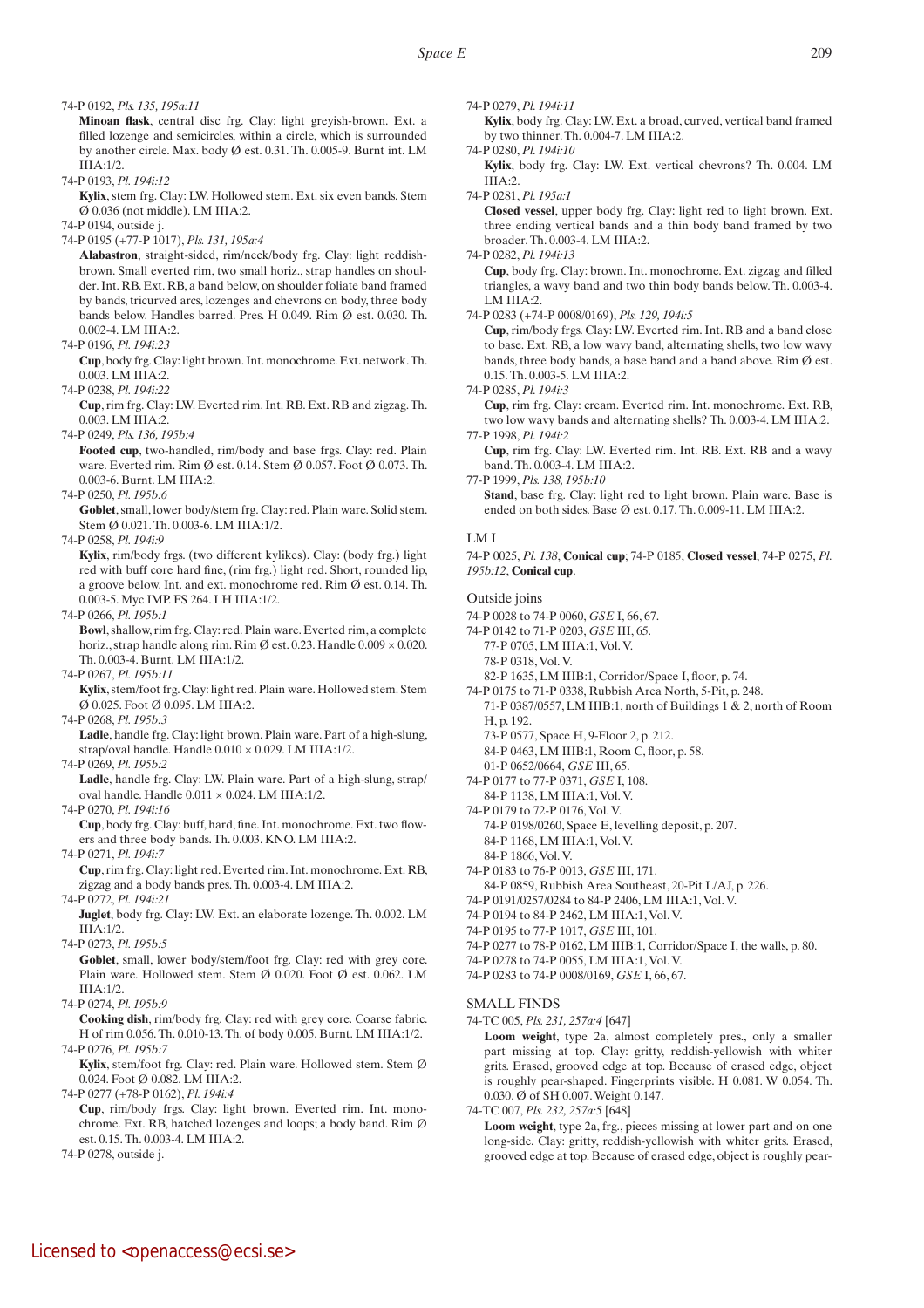shaped. Fingerprints visible. H  $0.092$ . W  $0.073$ . Th.  $0.029$ . Ø of SH 0.010. Weight 0.167.

74-TC 008, *Pl. 257a:6* [649]

Loom weight, type 2, frg., about half of weight missing. Clay: finegrained, reddish-yellowish. Ø 0.068. Th. 0.017. Weight 0.050.

74-TC 015b (**KH Wc 2116**), *Pls. 230, 257a:2* [650]

 **Roundel**, frg. with small part of edge and one surface preserved. Originally of indeterminable shape. Clay: light grey brown, very fine, almost without inclusions. Finely polished. Fingerprints on one surface. No inscription preserved. Along the preserved part of the edge a single seal impression. Pres. Ø 0.025; Th. 0.015. Publ.: Hallager & Vlasaki 1984, 1, n. 2. The seal impression KH 35: one incomplete impression of an oval metal? ring bezel. Only central part of the motif preserved. Pres. L 0.0195. Pres. W 0.013. Impression of medium quality. Motif: on a ground line a couching bull in right profile. Publ.: *CMS* V Suppl. 1A, no. 139. Reading of roundel: horiz. Publ.: Hallager 1996, II, 149. LM I.

74-MISC 002, *Pl. 257a:3* (see below, Shells) [651]

74-MISC 004, *Pl. 257a:1* [652]

Slag. Of an irregular shape. Pale-grey. Ø 0.061.

#### OBSIDIAN

74-OB 017, **Flake of core's reduction**, *Pl. 266* [653].

#### **BONES**

The pit contained many bones from many different individuals and all species were represented with both young and adult individuals. *Ovis* (27%) represented by at least 7 individuals; *Capra* (17%) represented by at least 4 individuals; caprid (31%) represented by at least 7 individuals; *Sus* (21%) represented by at least 4 individuals and *Bos* (5%) represented by two individuals.

#### SHELLS

1 *Spondylus* – upper, fresh, no distal end, some pink on exterior, W 0.085, hinge W 0.044 (74-MISC 002).

*Comments*: Most of the pottery in this pit seems to be connected with liquids. Also the many bones may be significant in this connection.

# SPACE F

# 12-Floor 5, west *(Figs. 73, 78, Pl. 82d*)

Only a small part of this floor was preserved within the square 525.5-526.5/706.35-707.45. On the southwestern side the floor had been cut by the LM IIIB:1 9-Wall 4 (and 12- Wall 9), while at the remaining sides it was cut by LM IIIB:2 pits (12-Pit C and 12-Pit D, cf. *GSE* III, 100-104). The floor, excavated at levels from 9.96 to 9.95, was only 0.01 thick and consisted of a light brown, clayish soil with small pieces of stones embedded. The pottery was LM IIIA with few earlier pieces. 0.800 kg of pottery was collected: 25% decorated, 50% kept and 5.2% inventoried. Shapes were not counted.

## **POTTERY**

77-P 0550, outside j.

77-P 1986 (+77-P 1985), *Pl. 195f:1*

 **Closed vessel**, body frg. Clay: light red. Ext. panelled pattern: horiz. rows of zigzag framed by two vertical bands. Th. 0.009-10. LM  $IIIA:2$ .

77-P 1987, outside j.

## Outside joins

77-P 0550 to 82-P 0841, LM IIIB:1 Courtyard, floors 2nd phase, p. 163.

84-P 0866, Rubbish Area Southeast, 20-Pit L/AJ, p. 226.

- 77-P 1986 to 77-P 1985, LM IIIB:1, between Building 1 & 2, lower deposit, p. 175.
- 77-P 1987 to 77-P 1523, Space F, related, p. 211.

77-P 1129, LM IIIB:1, Room U, the walls, p. 114.

## Below 12-Floor 5, west

Below the floor and also covering the whole area towards the northwest we found a deposit of reddish-brown soil with a lot of small stones and pieces of charcoal. It was excavated from levels 9.94 to 9.76/9.61, in places reaching the LM IB destruction level. LM IIIA pottery and some pieces of earlier date. 14.500 kg of pottery were collected: 11% decorated, 64% kept and 0.7% inventoried. Shapes were not counted.

# POTTERY

77-P 0998, *Pl. 195f:5*

Stand, leg. Clay: light brown. Slightly splaying leg with one ending side. Ext. bands along the edges. Base Ø est. 0.20. Th. 0.008. LM IIIA:1/2.

77-P 0999, *Pl. 195f:2*

 **Amphoroid krater**, body frg. Clay: light brown. Ext. a curved band and dots, two thin body bands between two broader. Th. 0.008-9. LM IIIA:1/2.

77-P 1379, *Pl. 214e:4*

 **Pithos**, body frg. Sand-tempered fabric variant A. Thick rfb with vertical rope mouldings (7). Th. 0.024. W of rfb 0.030. MpL 0.076. Very worn with flaked off surface. Late MM-LM I/II.

77-P 1380, *Pl. 214d:16*

 **Pithos**, body frg. Sand-tempered fabric variant A. Horiz. high rfb with thick oblique rope mouldings, diagonal plain moulding and parallel to the latter another diagonal high rfb with thick oblique rope mouldings (7+5). Th. 0.013-18. W of rfb 0.023-29. MpL 0.160. Sec. burnt on the ext. Worn. Late MM-LM I/II.

#### 77-P 1381, *Pls. 212, 215a:8*

 **Pithos**, rim frg. Sand-tempered fabric variant A. Light brown slip on int./ext. face. Small rectangular rim, beaked. Th. 0.020-28. Est. rim Ø 0.40. MpL 0.180. Rim damaged and somewhat worn. Late MM-LM I/II.

## 77-P 1382 (+77-P 1733), *Pl. 215b*

Pithos, 14 body frgs., one with a horiz. handle. Sand-tempered fabric variant A. Not enough preserved to reconstruct shape; base and rim missing. One handle attachment is larger; the handle is ovoid in section and there are no swellings on int. face (L 0.19; W 0.047). Flat horiz. rfb with herring-bone pattern above horiz. handle and below this two horiz. rfbs with regular straight-oblique impressions (2D+3). Th. 0.014-16. W of rfb 0.019-36. Slightly sec. burnt on ext. face. Late MM-LM I/II.

## 77-P 1488, *Pls. 136, 195f:3*

Goblet, small, rim/body/stem frg. Clay: light brown with a red core. Plain ware. Slightly everted rim, a complete, vertical, strap handle, solid stem. Rim Ø est. 0.106. Stem Ø 0.020. Handle  $0.005 \times 0.015$ . Th. 0.003-5. LM IIIA:1/2.

 **Cup**, rim frg. Clay: LW. Everted rim. Int. RB. Ext. RB and tricurved arcs with multiple arcs. Rim Ø est. 0.014. Th. 0.004. LM IIIA:2.

#### Outside join

77-P 1382 to 77-P 1733, Room C, between layers with stones and floor, p. 50.

#### OBSIDIAN

77-OB 084a, **Blade** [668]; 77-OB 084b, **Debris or waste by-product of core reduction** [668].

<sup>77-</sup>P 1494, *Pl. 195f:4*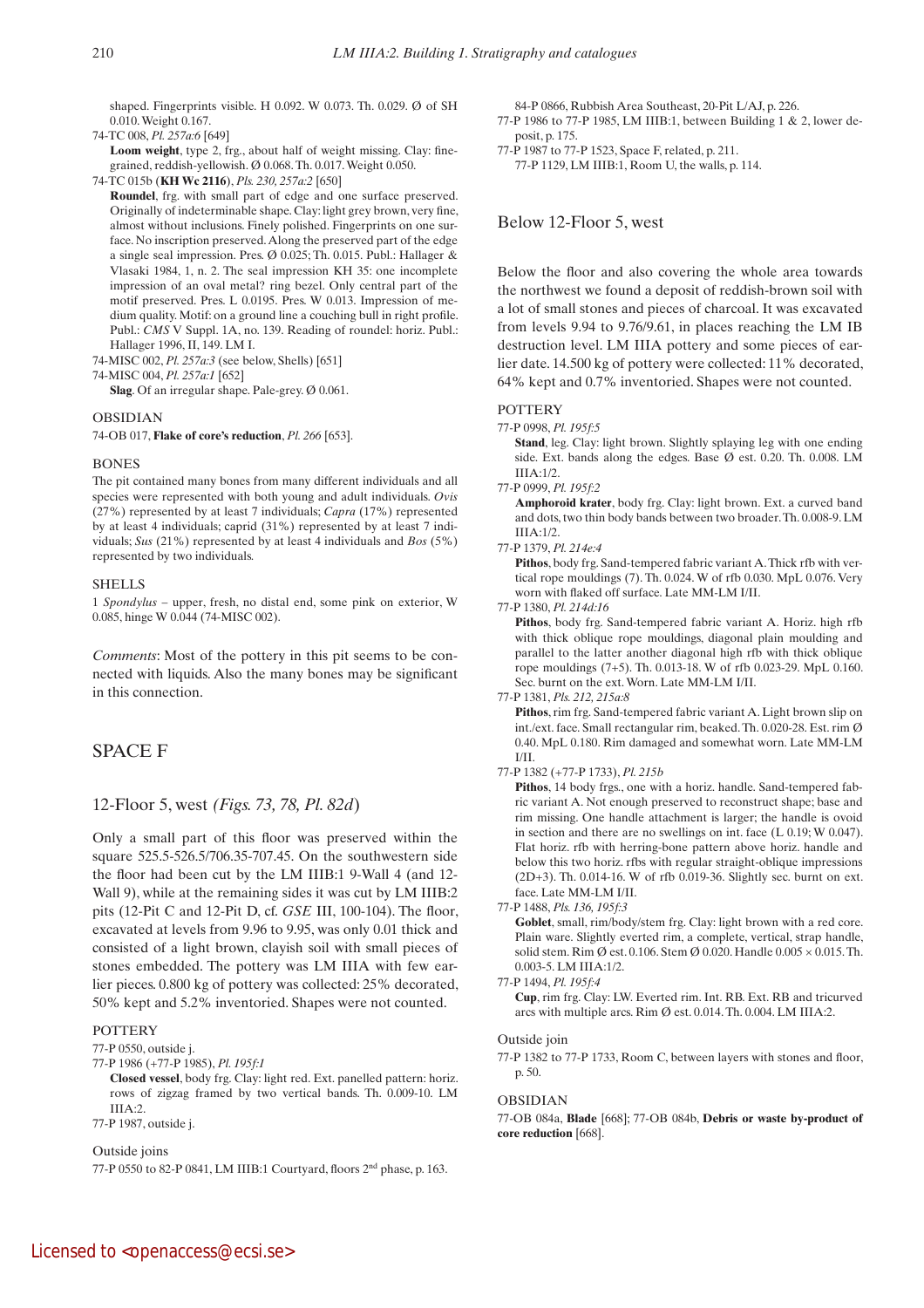

## **BONES**

From young and adult *Capra*, otherwise only adult animals: *Ovis*, *Ovis/ Capra*, *Bos*, and *Equus caballus*. The horse is represented here by a complete maxillary molars. It seems too large to have come from *E. asinus*, and has therefore provisionally been called *E.* cf. *caballus*.

*Comments*: This deposit could very well be considered floorpacking.

# Related? (*Fig. 78*)

The described area covers, by and large, the entire space in the area east of the two wall fragments partly set on top of the LM IIIA:1 pits, 9-Wall 12 and 14. No floor was discovered here, and most of the area was in fact lying below the walls of LM IIIB:1, Rooms E and U. The levels of the small deposits included here follow very roughly the preserved levels of the wall fragments from top at *c*. 9.50 to a bottom level around 9.26. The soil in this area was not homogeneous but a common characteristic was many patches with rather hard, red, clayish soil mixed with soft brown earth, pieces of charcoal and small stones. In all cases LM IIIA pottery was noted as the latest; but also a few earlier pieces. 12.650 kg of pottery were collected: 17% decorated, 62% kept and 1.7% inventoried. Shapes counted (1974): 1 undecorated kylix and 1 undecorated bowl.

## **POTTERY**

74-P 0122, *Pl. 195i:2*

74-P 0290, *Pl. 214d:10*

Pithos, body frg. Sand-tempered fabric variant A. Rfb with regular crescent-shaped impressions (2A). Th. 0.014-16. W of rfb 0.026. MpL 0.091. Late MM-LMI/II.

77-P 0745, outside j. 77-P 1004, *Pls. 135, 196a*

 **Lid**, body frgs. Clay: reddish-brown. *C.* half pres. flanged lid. Ext. concentric circles on top of lid, a band at base of rim. Ext. Ø 0.30. H 0.034. Th. 0.010-12. Burnt. LM IIIA:1/2.

77-P 1006, *Pls. 129, 195i:5*

 **Cup**, miniature, rim frg. Clay: red. Slightly everted rim. Int. monochrome. Ext. RB, tricurved arcs and multiple arcs. Rim Ø est. 0.090. Th. 0.003. LM IIIA:2.

- 77-P 1007, outside j.
- 77-P 1501, *Pl. 195i:6*

 **Cup**, body frg. Clay: light red. Ext. foliate scroll, a wavy band and a body band. Th. 0.004. LM IIIA:2.

77-P 1513, *Pl. 195i:1*

 **Stirrup jar**, large, body frg. Clay: light brown. Beg. of a handle. Ext. band around handle/false neck section and chevrons? Th. 0.006-7. LM IIIA:1/2.

77-P 1523 (+77-P 1129; 77-P 1987), *Pl. 195i:4*

 **Cup**, rim/body frgs. Clay: LW. Everted rim, pulled-out for a rough spout. Ext. multiple stem spirals and a body band. Th. 0.003-4. LM  $IIIA:2$ 

77-P 1534, *Pl. 195i:7*

 **Cup**, body frg. Clay: LW. Ext. spirals and four thin body bands. Th. 0.002-3. LM IIIA:2.

# LM I

74-P 0123, *Pl. 195i:3*, **Open vessel**; 77-P 1005, **Cup**.

EM 77-P 0748, **Cup**.

**Cup**, rim frg. Clay: LW. Everted rim. Band on top of rim. Ext. RB, shell chain? within wavy bands. Th. 0.003. LM IIIA:2.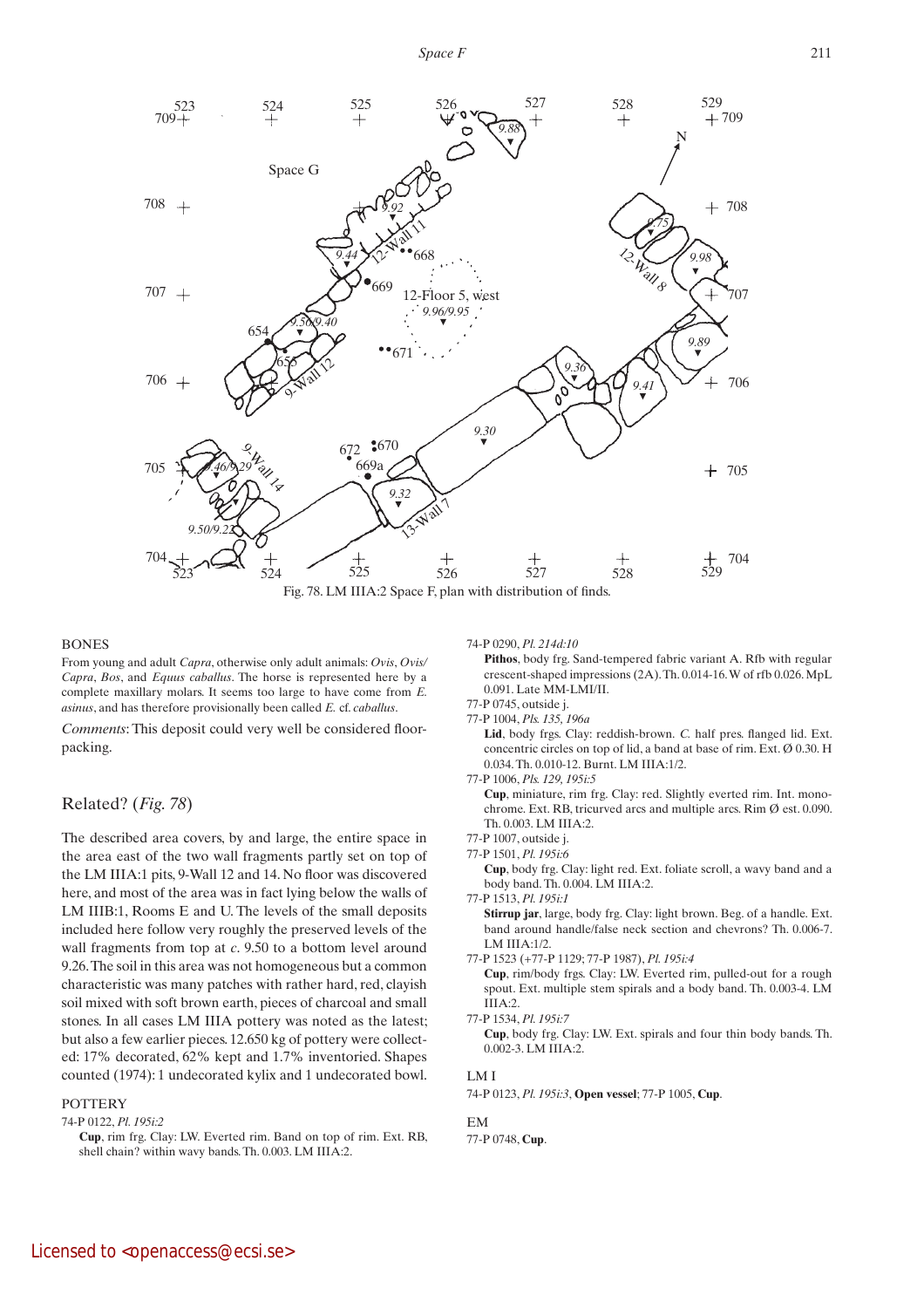## Outside joins

- 77-P 0745 to 74-P 0054, LM IIIA:1, Vol. V.
- 77-P 1007 to 84-P 1032, LM IIIB:1, Rubbish Area Southeast, 20-Pit M, p. 128.
	- 84-P 1230, Rubbish Area Southeast, 20-Pit Q, p. 234.
	- 84-P 1246, LM IIIA:1, Vol. V.
- 77-P 1523 to 77-P 1129, LM IIIB:1, Room U, the walls, p. 114. 77-P 1987, Space F, 12-Floor 5 west, p. 210.

## SMALL FINDS

77-TC 052, *Pls. 228, 256g:1*, 525.05/705/9.28 [669a]

 **Figurine**, upper body. Light reddish-brown clay, hard, gritty, semicoarse. Light reddish-brown slip, dull, thin. No trace of paint. Half upper body with neck and start of arms pres. Roughly modelled. Left arm tip broken off. Possibly a figurine of the Late Psi Type; atypical. H 0.06. W 0.048. Th. 0.013.

77-S 039, *Pls. 232, 256g:2*, 525.1/707.1/9.13 [669]

 **Stone weight**, frg. Almost half of object missing. Quartzite. Centrally placed hole, intentionally pierced through. Sinker or some other kind of weight. Ø 0.090. Weight 0.338.

## OBSIDIAN

77-OB 156a, **Flake of core's shaping**, *Pl. 267a:1* [670]; 77-OB 156b, **Debris or waste by-product of core reduction** [670]; 77-OB 160a, **Unfinished simple point on blade** [671]; 77-OB 160b, **Chip of core's reduction** [671]; 77-OB 166, **Flake of core's reduction** [672].

## BONES

Very few fragments from young and adult O*vis*, *Ovis/Capra* and adult *Sus*.

*Comments*: All joins seem to be "natural".

# SPACE G (*Fig. 79*)

Apart from the walls, no LM IIIA:2 deposits were preserved in Space G. The western part of the space was destroyed by the construction of the LM IIIB:1 Building while the eastern part was destroyed by later LM IIIB:1 activities in the lower deposit west and south of 12-Wall 15, cf. above p. 175.

# SPACE H

# 9-Floor 2 *(Fig. 79, Pls. 19c:between 12 and 15, 82c*)

The floor fragment was situated within the square 521-523.3/709.6-712 with the surface at level at 10.09-10.17. To the north it was cut by the Venetian Pit 7, to the east by the Turkish Pit 8, to the south by the Turkish Pit 9, and to the west by a Geometric pit (for all these *GSE* I.2, pls. 7, 8, and 12). Only at a very small restricted area around 523.3/711.5 the floor might have gone up to 12-Wall 15. The deposit overlying 9-Floor 2 was excavated as a levelling deposit below LM IIIB:2 Space P (cf. *GSE* III, 45). The floor itself was a thin pebble floor with clear traces of violent fire. Around 522.5/711 a mud-brick layer  $c$ .  $0.75 \times 0.4 \times 0.04$  was noted. In the floor LM IIIA was noted and little earlier pottery. Nothing was weighed. Shapes counted: 26 conical cups, 2 tripod cooking pot legs and 1 decorated cup.

## **POTTERY**

73-P 0577, outside j.

```
73-P 0588, Pls. 131, 195e:7
```
 **Alabastron**, globular, rim/body frg. Clay: light reddish-brown. Low neck with straight rim, a ridge on upper body. Int. RB. Ext. Broad RB covering ridge, a curved band below. Rim Ø est. 0.16. Th. 0.004-7. LM IIIA:2.

## LM I

73-P 0575, **Cup**; 73-P 0576, **Closed vessel**; 73-P 0766 (Mus.no. 3805), **Jug**.

#### Outside joins

73-P 0577 to 71-P 0338, Rubbish Area North, 5-Pit, p. 248.

71-P 0387/0557, LM IIIB:1, north of Buildings 1 & 2, north of Room H, p. 192.

74-P 0175, Space E, 9/7-Pit A, p. 208.

84-P 0463, LM IIIB:1, Room C, floor, p. 58.

01-P 0652/0664, *GSE* III, 65.

## OBSIDIAN

73-OB 037, **Flake of core's reduction** [660]; 73-OB 038, **Chip of core's reduction** [660].

# Levelling deposit (*Fig. 79, Pl. 19c:15*)

In the levels below the floor, in the northern part, a hard yellowish soil was noted and to the south a loose, yellowgrey earth. The bottom of these deposits was reached at 10.01/9.76. The pottery appeared to be LM IIIA with some earlier pieces. 1.500 kg of pottery was collected: 8% decorated, 79% kept and 6.5% inventoried. Shapes counted: 2 large stirrup jars, 1 decorated and 1 undecorated kylix, 1 decorated jug, 14 conical cups, 1 tripod cooking pot leg, 1 decorated cup and 3 footed cups.

## **POTTERY**

## 73-P 0272, *Pl. 195e:2*

 **Krater**, body frg. Clay: LW. Ext. curved bands and two vertical rows of short strokes (flowers?). Th. 0.004-7. LM IIIA:2.

73-P 0273, *Pl. 195e:5*

 **Cup**, body frg. Clay: light brown. Int. monochrome. Ext. a spiral. Th. 0.003. LM IIIA:2.

73-P 0312, outside j.

73-P 0313, *Pl. 195e:3*

 **Stirrup jar**, medium-sized, false neck/disc and body frg. Clay: light red. A small knob on edge of disc. Ext. a broad band along edge of disc, an inner circle of dots and a dot in the middle. Bands along edge of handle and barred on top, thin and broad curved bands on upper body. Disc Ø est. 0.057. Handle 0.018 × 0.024. Th. 0.005-8. LM IIIA:1/2.

73-P 0314, *Pl. 195e:6*

 **Closed vessel**, body frg. Clay: LW. Ext. a flower? and a broad body band. Th. 0.006-7. LM IIIA:2.

73-P 0315, *Pl. 195e:9*  **Cup**, body frg. Clay: light brown. Ext. RB?, alternating arcs with multiple arcs and a row of short strokes. Th. 0.004-6. LM IIIA:2.

73-P 0427 (+77-P 0696), *Pl. 195e:1*

 **Stirrup jar**, large, upper section frg. Clay: red with a partly greyishbrown core. Cream paint. Ext. unpainted on top of disc, handles barred, a band around neck/handle section, chevrons, on upper body band. Disc Ø est. 0.052. Handle 0.017 × 0.026. Th. 0.006-8. Analysed: local. LM IIIA:1/2.

- 73-P 0429, outside j.
- 73-P 0430, *Pls. 132, 195e:8*

 **Krater**, lower body/foot frg. Clay: LW. Splaying foot. Int. a broad band around base and two bands above. Ext. two lower body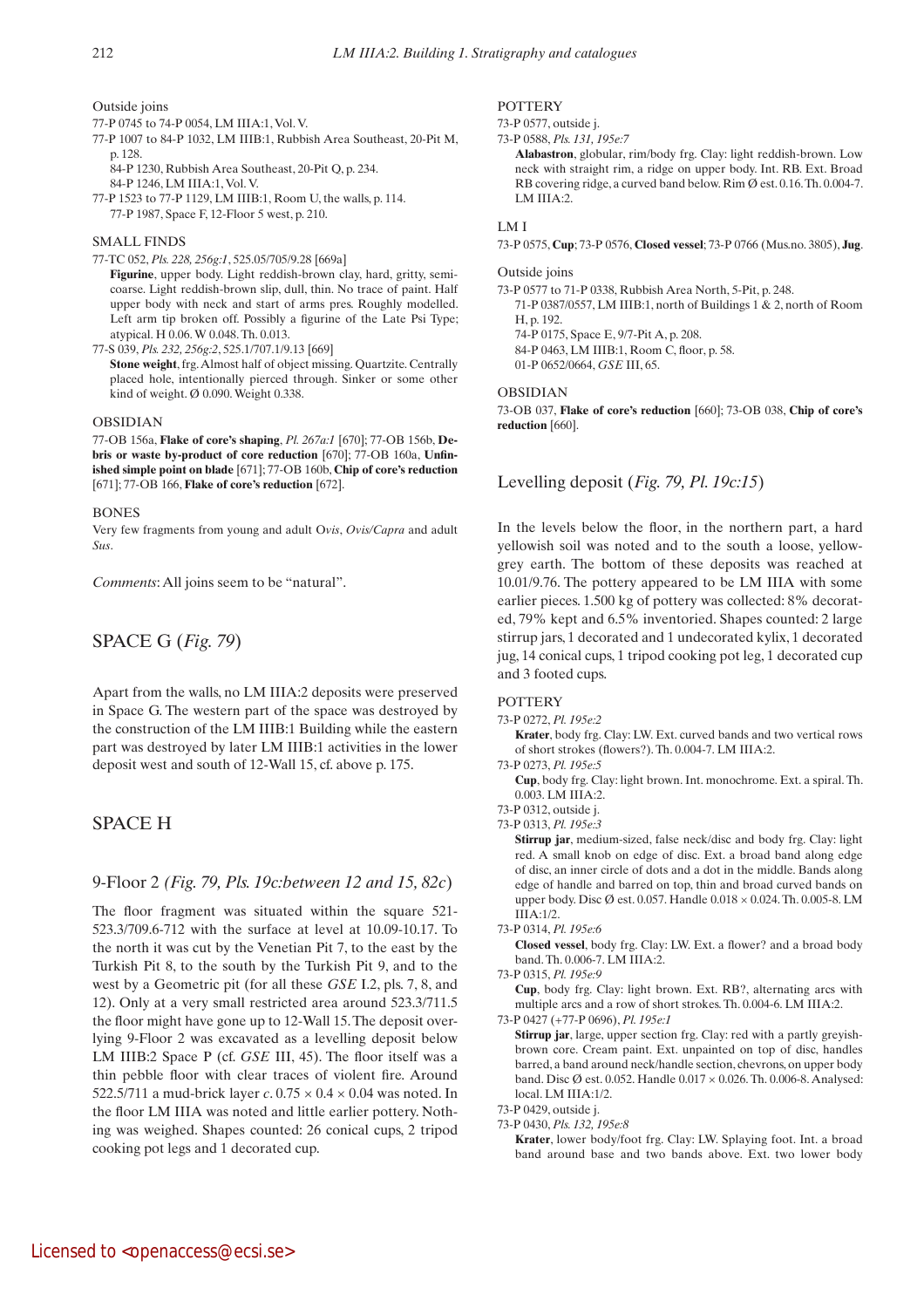

Fig. 79. LM IIIA:2 Spaces G and H, plan with distribution of finds.

bands and monochrome stem. Stem Ø 0.04. Th. 0.005-8. Burnt. LM  $IIIA:2$ 

#### 73-P 0431, *Pls. 135, 195e:4*

 **Askos**, body frg. Clay: light brownish-grey. Upper part of an askos with a central handle. Top section made separately. Ext. handle barred, faint traces of paint on body. Handle 0.009 × 0.014. Th. 0.004- 6. LM IIIA:1/2.

#### 73-P 0437, *Pl. 195e:11*

 **Kylix**, stem frg. Clay: red. Plain ware. Hollowed stem. Stem Ø 0.026. LM IIIA:2.

73-P 0438, *Pl. 195e:10*

 **Kylix**, lower body/stem frg. Clay: light brown. Hollowed stem. Ext. monochrome stem. Stem Ø 0.027. LM IIIA:2.

#### LM I

73-P 0162, **Conical cup** (analysed); 73-P 0426, outside j.; 73-P 0428, outside j.; 73-P 0439a, **Cup** (analysed); 73-P 0439b, **Cup** (analysed).

#### Outside joins

- 73-P 0312 to 84-P 1178/2341, LM IIIA:1, Vol. V.
- 73-P 0426 to 76-P 0009/0016/77-P 1321, Rubbish Area North, 11-Pit G, p. 242.
- 73-P 0427 to 77-P 0696, Rubbish Area North, 11-Pit G, p. 242. 73-P 0428 to 77-P 1299, LM I, Vol. VI.
- 77-P 0729, Rubbish Area North, 11-Pit G, p. 243.
- 73-P 0429 to 73-P 0555, intrusive in Vol. VI.
- 77-P 0767, intrusive in Vol. VI.
	- 77-P 1340, Rubbish Area North, 11-Pit G, p. 242.

## SMALL FINDS

73-B 004, *Pl. 257c:1*, Δε/522 [661]

 **Bone**, frg. Worked into a pyramidal shape with obliquely slanting

flat bottom and flat top. One of long sides slightly concave. Polished surface. L 0.050. Th. 0.008.

#### 73-S 028, *Pls. 229, 257c:2* [662]

**Bead/Button/Spindle** whorl, completely pres., only slightly chipped at bottom. Brownish/violet – black steatite. Of a concave, conical, shanked shape. H 0.010. Ø 0.006-20. Ø of SH 0.003.

73-S 282, *Pls. 228, 257c:3* [663]

 **Stone vase**, rim frg. Possibly a bowl with everted rim and carinated profile. Peridotite with white and green patches (inclusions of a mineral with high magnesium content; probably magnesite). H 0.018. Est. Ø 0.08. Th. 0.03-0.04. Analysed. Late EM II-MM I/II. Survival. Warren 1969, type 8.

73-S 283, *Pl. 262d* [664]

Stone weight, fish-net sinker. Rather well pres., some pieces missing. Buff coloured limestone. Rounded stone with a centrally placed intentionally pierced hole. Hole is more worn on one side. Ø 0.134.

#### OBSIDIAN

73-OB 035, **Rejuvenation chip**, *Pl. 264* [665]; 73-OB 046, **Flake of core's shaping**, Δε/522 [666]; 73-OB 047, **Debris or waste by-products of core reduction**, Δε/522 [666]; 73-OB 049, **Bladelet**, Δε/522 [666]; 73-OB 050, **Blade**, Δε/522 [666]; 73-OB 104, **Blade**, *Pl. 269b:6*, Δγ/522 [667].

#### BONES (all from below the burnt 9-Floor 2)

There several bones from *Homo*, one from *Avis*, and few from *Ovis/ Capra*. A *tarso-metatarsus, sin*. representing a bird about the size of a crow was preserved. As far as concerns *Homo*: the skeletal remains belonged to an adult, possibly an aged woman. The skull fragments include a large section of the *os frontale* with well-preserved *glabella* and *pars supra orbitalis sin*., both diagnostically female, while the sinuses are relatively small and likewise suggestive of female sex. A small part of the fronto-nasal suture is preserved, synostosis of which was well ad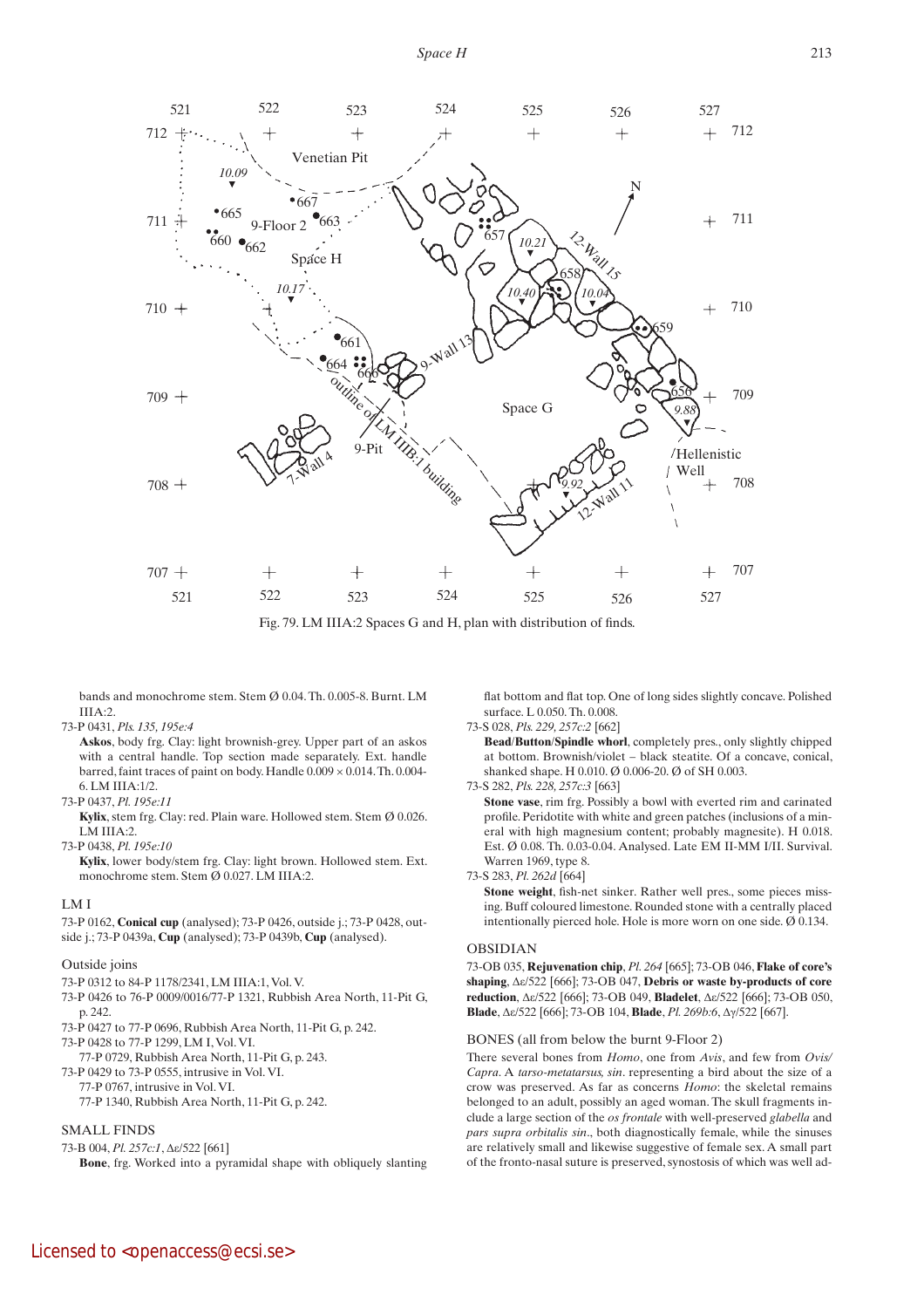vanced indicating an aged individual. Another six skull fragments survived from the crown of the skull, but a more detailed description cannot be given. There are 14 larger and smaller fragments of limb bones, only two of which could be definitively identified, namely the right(?) femur medial condyle and right(?) tibia medial malleolus.

*Comments*: The most spectacular finds from this deposit are the cranium and long bones of an older woman. It is unlikely that there could have been a burial inside the settlement and the soil description does not indicate a destruction debris. It is therefore most likely that the skeleton parts were secondarily deposited. Considering the amount of LM I pottery and the join (73-P 0429) to an otherwise undisturbed part of the LM IB destruction level, it may perhaps be tempting to suggest that here we are dealing with a victim of the LM IB destruction (and not of the LM IIIB:1 destruction as erroneously suggested in *GSE* III, 53). In connection with this, one should note the four joins to 11-Pit G (below p. 242), that cut deep into the LM IB destruction level of House I, Room E.

# 9-Pit *(Fig. 79, Pl. 83a*)

A small pit had cut through the wall between Spaces G and H. It was situated up against the LM IIIB:1 9-Wall 2a within the square 523-523.6/708.5-709.15. Description of soil and levels are missing, but it is clearly seen on *Pl. 83a* to be cutting into the partition wall of LM IB staircase. Few sherds which appeared to be LM III. Nothing was weighed. Shapes counted: 1 large stirrup jar, 2 conical cups, 1 pithos rim, 1 tripod cooking pot leg and 2 footed cups.

## **POTTERY**

73-P 0282, *Pl. 195g:1*

 **Stirrup jar**, large, false neck/disc frg. Clay: light reddish-brown. Ext. band along edge of disc and handle, barred on top. Disc Ø est. 0.070. Handle  $0.017 \times 0.029$ . Analysed: local. LM IIIA:1/2.

73-P 0283, *Pl. 195g:2*

 **Cup**, base frg. Clay: LW. Flat base. Int. a broad band around base, a band above. Ext. broad band close to base. Base Ø est. 0.040. Th. 0.003-6. LM IIIA:1/2.

*Comments*: This pit seems to have been destroyed by the construction of the LM IIIB:1 9-Wall 2a which would date the pit prior to the construction of the wall, while on the other hand the pit is cut into the wall dividing the Spaces H and G. The pit thus seems to represent a period when the LM IIIA:2 building had become disused, but to be earlier than the construction of the LM IIIB:1 building.

# CONSTRUCTIONS

9-Wall 12 and 9-Wall 14 *(Fig. 78, Pls. 79b-c, 80a-c*)

As mentioned above these two small wall fragments, preserved to one course height, were new constructions in the LM IIIA:2 period. The one running NE-SW, 9-Wall 12 (*Pls. 80a-c*) was preserved at a length of 2.0 and width 0.55 while the height was *c*. 0.2. It was excavated at levels 9.56 to 9.40. Height and width were the same for the NW-SE running wall, 9-Wall 14 (*Pl. 79b-c, 80c*) which was only preserved to a length of 1.3. This wall was excavated at levels 9.46 to 9.29/9.22. Both walls were built by relatively large, mainly unworked stones with small stones in-between and set in a grey to brown, very dry earth mortar. 9-Wall 12 was of the usual sandwich type while the preserved part of 9-Wall 14 had most stones running all the way across the width of the wall. The few diagnostic sherds appeared to be of LM I date but one or two LM IIIA were also noted. Nothing was weighed. Shapes were not counted.

# **POTTERY**

# 77-P 1113, *Pl. 195c:1*

Goblet, small, lower body/stem and foot frg. Clay: red. Plain ware. Solid stem. Stem Ø 0.021. Foot Ø est. 0.055. LM IIIA:1/2.

77-P 2057, *Pls. 212, 216e:6*

Pithos, rim frg. Sand-tempered fabric variant A. Burnt creamy slip or paint on ext. face. Triangular rim with pointed "beak" at the ext. face. Th. 0.014. Est. rim Ø 0.40. MpL 0.160. Sec. burnt on the ext. face. Late MM-LM I/II.

77-P 2064, outside j.

#### Outside join

77-P 2064 to 78-P 0357, LM I, Vol. VI.

# Bedding (*Fig. 78*)

A thin layer 0.05-0.10 was excavated as a bedding below 9-Wall 12 and 9-Wall 14. The soil here was light, greyish to dark brown, and below it the LM IB destruction level and an LM IIIA:1 pit were found. The pottery consisted mainly of LM I with a few LM IIIA pieces included. Nothing was weighed. Shapes were not counted.

## **POTTERY**

77-P 1026, *Pls. 131, 195c:2*

Goblet, large, lower body frg. Clay: brown. Int. monochrome with a reserved circle at base. Ext. a central, broad, curved band framed by two thinner and sponge pattern. Th. 0.005-8. LM II/IIIA:1.

77-P 2058, *Pl. 216f:11*

 **Pithos**, body frg. Gravel-tempered fabric variant trickle paint. Horiz. rfb with regular and deep crescent-shaped impressions of overlapping tongues (2E). Th. 0.018. W of rfb 0.038. MpL 0.075. Worn. MM? 77-P 2059, *Pl. 216f:9*

Pithos, lid frg. Gravel-tempered fabric. Rough lower face, smooth ext. face. Rounded edge with the beginning of a tap for a handle? Th. 0.014. Est. lid Ø 0.60. MpL 0.168. LM III.

#### SMALL FINDS

77-M 084, *Pl. 256f*, depth 9.27 [654]

 **Bronze bead**, frg. Very corroded, light green with light spots. Of a rounded shape. No SH visible. Ø 0.011.

#### OBSIDIAN

77-OB 228, **Flake of core's reduction** [655].

# 12-Wall 15+12 Wall 8 (*Figs. 78-79, Pls. 8, 22a, 24b (top of LM I-IIIA walls), 81-82b*)

This wall was excavated over different years and always at the corners of scarps (*Pl. 81a*) and trenches (*Pl. 8*) and imme-